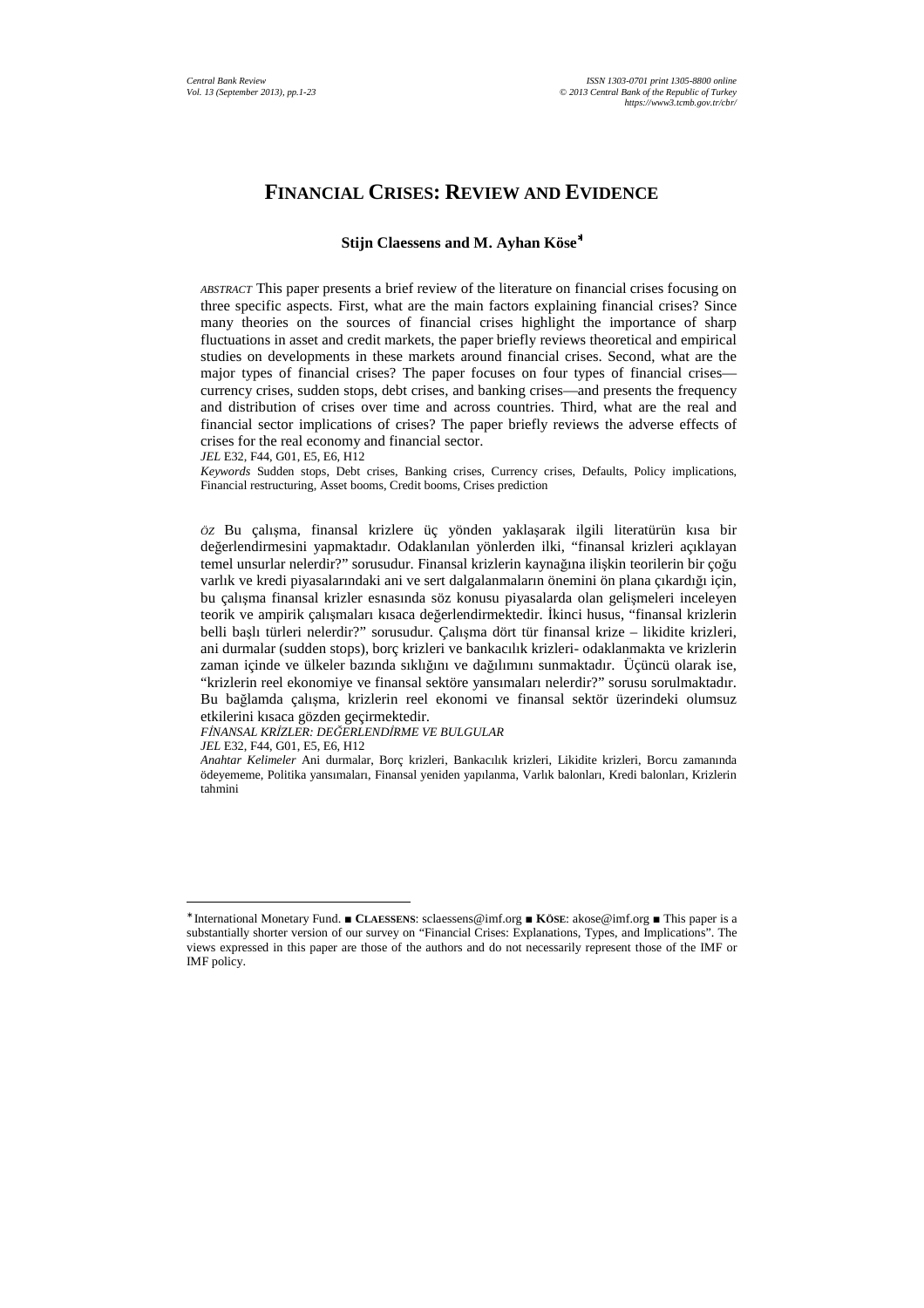#### **1. Introduction**

 $\overline{a}$ 

The 2007–09 global financial crisis and its aftermath have been painful reminders of the multifaceted nature of crises. They hit small and large countries as well as poor and rich ones. As fittingly described by Reinhart and Rogoff (2013a), crises *"are an equal opportunity menace".*<sup>1</sup> They can have domestic or external origins, and stem from private or public sectors. They come in different shapes and sizes, evolve into different forms, and can rapidly spread across borders. They often require immediate and comprehensive policy responses, call for major changes in financial sector and fiscal policies, and can compel global coordination of policies.

The widespread impact of the 2007–09 global financial crisis underlines the importance of having a solid understanding of crises. As the latest episode has vividly shown, the implications of financial turmoil can be substantial and greatly affect the conduct of economic and financial policies. A thorough analysis of the consequences of and best responses to crises has become an integral part of current policy debates as the lingering effects of the latest crisis are still being felt around the world.

This paper provides a selected survey of the literature on financial crises.<sup>2</sup> Crises are, at a certain level, extreme manifestations of the interactions between the financial sector and the real economy. As such, understanding financial crises requires an understanding of macro-financial linkages, a truly complex challenge in itself. The objective of this paper is more modest: it presents a focused survey considering three specific questions. First, what are the main factors explaining financial crises? Second, what are the major types of financial crises? Third, what are the real sector and financial sector implications of crises?

Section 2 reviews the main factors explaining financial crises. A financial crisis is often an amalgam of events, but it is often preceded by asset and credit booms that then turn into busts. Thus, many theories focusing on the sources of financial crises have recognized the importance of sharp movements in asset and credit markets. In light of this, this section briefly

 $\mathcal{D}$ 

<sup>&</sup>lt;sup>1</sup> Reinhart and Rogoff (2013a) use this phrase in the context of banking crises, but it also applies to a wider range of crises.

<sup>&</sup>lt;sup>2</sup> For further reading on financial crises, the starting point is the authoritative study by Reinhart and Rogoff (2009b). Claessens and Kose (2013) present the full version of this article with an extensive list of references (which are omitted here for brevity). Claessens and others (2013) provide a comprehensive collection of recent studies on financial crises.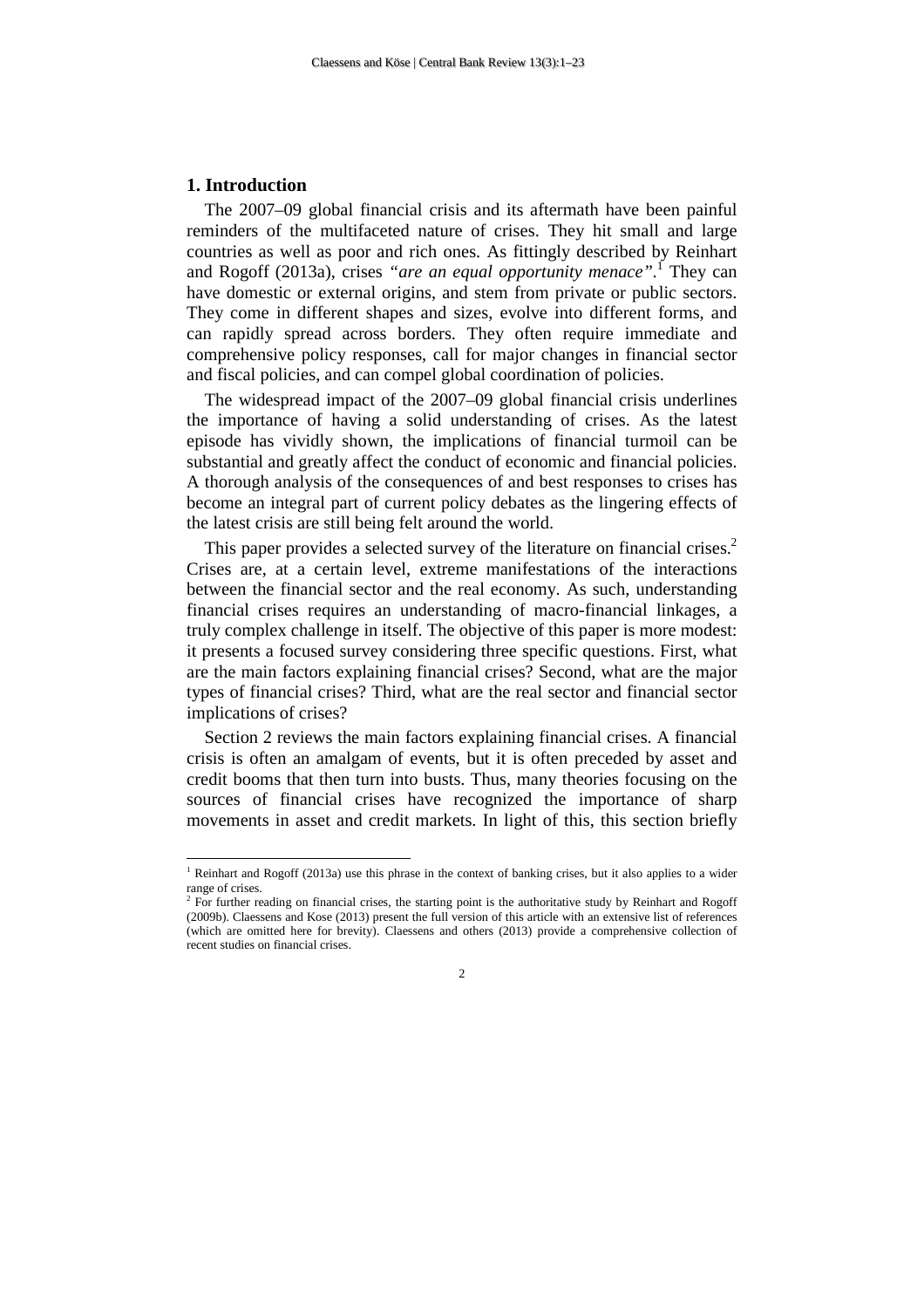reviews the literature analyzing developments in credit and asset markets around financial crises.

Section 3 classifies the types of financial crises identified in many studies into four main groups: currency crises, sudden stop (or capital account or balance of payments) crises, debt crises, and banking crises. Theories designed to explain crises are used to guide the literature on the identification of crises. However, transforming the predictions of the theories into practice has been difficult. Although it is easy to design quantitative methods for identifying currency (and inflation) crises and sudden stops, the identification of debt and banking crises is typically based on qualitative and judgmental analyses. Irrespective of the classification used, different types of crises are likely to overlap. The section then reviews the frequency of crises over time and their distribution across different groups of countries.

Section 4 analyzes the implications of financial crises. The macroeconomic and financial implications of crises are typically severe and share many common features across various types. Large output losses are common to many crises, and other macroeconomic variables typically register significant declines. Financial variables, such as asset prices and credit, usually follow qualitatively similar patterns across crises, albeit with variations in duration and severity of declines. The section examines the effects of crises and presents a set of basic stylized facts with respect to their macroeconomic and financial implications. The last section summarizes the major lessons from our brief review of the literature.

## **2. Explaining Financial Crises**

Financial crises have common elements, but they come in many forms. A financial crisis is often associated with one or more of the following phenomena: substantial changes in credit volume and asset prices; severe disruptions in financial intermediation and the supply of external financing to various actors in the economy; large-scale balance sheet problems (of firms, households, financial intermediaries, and sovereigns); and large-scale government support (in the form of liquidity support and recapitalization). Financial crises are typically multidimensional events and can be hard to characterize using a single indicator.

Financial crises are often preceded by asset and credit booms that eventually turn into busts. Many theories focusing on the sources of crises have recognized the importance of booms in asset and credit markets. However, explaining why asset price bubbles or credit booms are allowed to continue and eventually become unsustainable and turn into busts or crunches has been challenging. This naturally requires answering why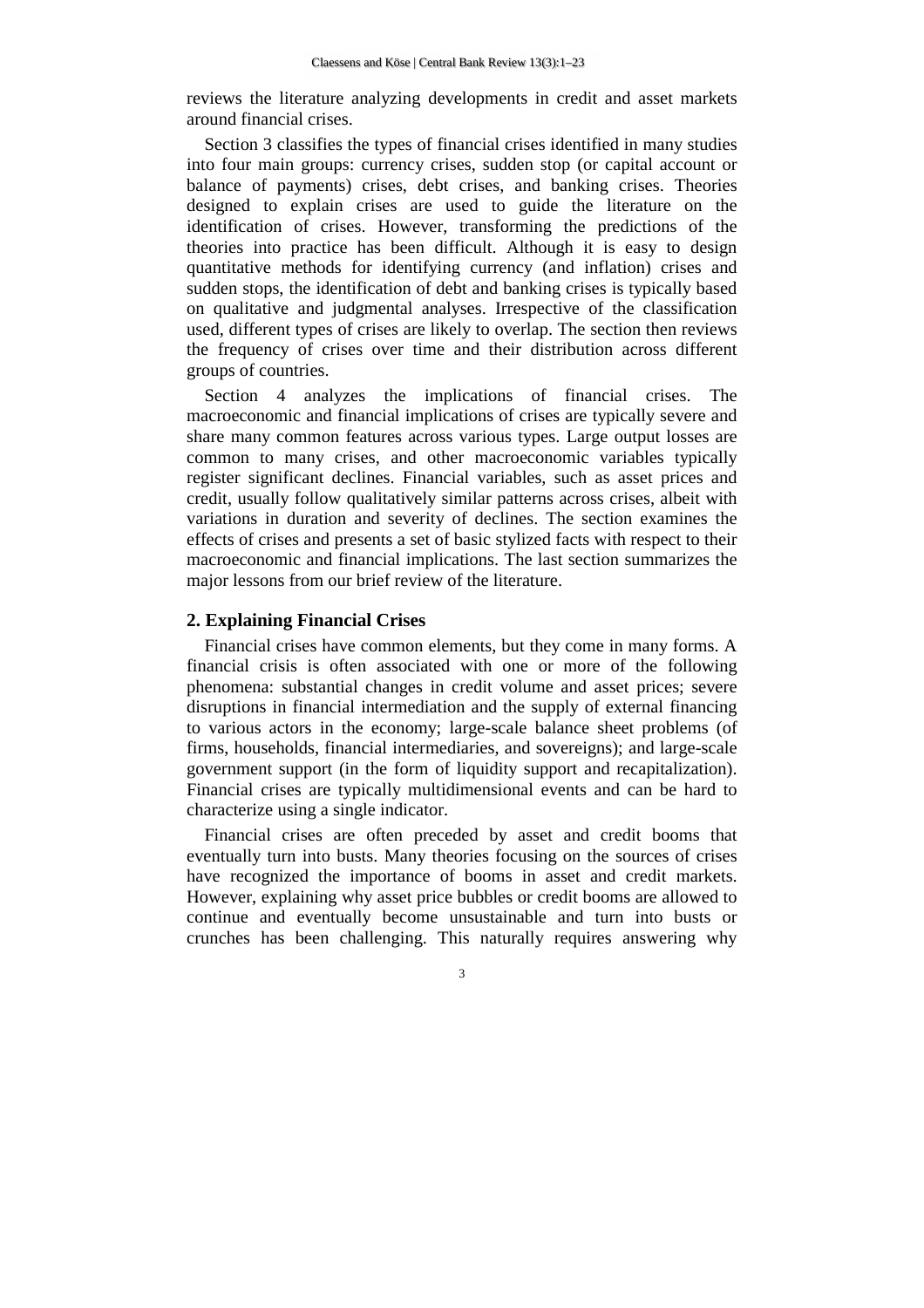neither financial market participants nor policymakers foresee the risks and attempt to slow down the expansion of credit or the increase in asset prices.

The dynamics of macroeconomic and financial variables around crises have been extensively studied. Empirical studies have documented the various phases of financial crises, from initial, small-scale financial disruptions to large-scale national, regional, or even global crises. They have also described how, in the aftermath of financial crises, asset prices and credit growth can remain depressed for a long time and how crises can have long-lasting consequences for the real economy. Given their central roles, the paper next briefly discusses developments in asset and credit markets around financial crises.

## **2.1. Asset Price Booms and Busts**

Sharp increases in asset prices, sometimes called bubbles, and often followed by crashes, have been experienced for centuries. Asset prices sometimes seem to deviate from what fundamentals would suggest and exhibit patterns different from predictions of standard models with perfect financial markets. A bubble, an extreme form of such deviation, can be defined as "the part of asset price movement that is unexplainable based on what we call fundamentals" (Garber, 2000). Patterns of exuberant increases in asset prices, often followed by crashes, figure prominently in many accounts of financial instability, for both advanced countries and emerging market economies, going back millennia.

Formal models attempting to explain asset-price bubbles have been available for some time. Some of these models consider how individual episodes of rational behavior can lead to collective mispricing, which in turn can result in bubbles. Others rely on microeconomic distortions that can lead to mispricing. Some others assume "irrationality" on the part of investors. Despite parallels, explaining asset-price busts (such as fire sales) often requires accounting for different factors than does explaining bubbles.

Some models using rational investors can explain bubbles without distortions. These models consider asset-price bubbles as agents' justified expectations about future returns. They have been applied relatively successfully to explain the Internet bubble of the late 1990s. More generally, theories suggest that bubbles can appear without distortions, uncertainty, speculation, or bounded rationality.

However, both micro distortions and macro factors can also lead to bubbles. Bubbles may relate to agency issues (Allen and Gale, 2007). For example, as a result of risk shifting—when agents borrow to invest (e.g., margin lending for stocks, mortgages for housing), but can default if rates of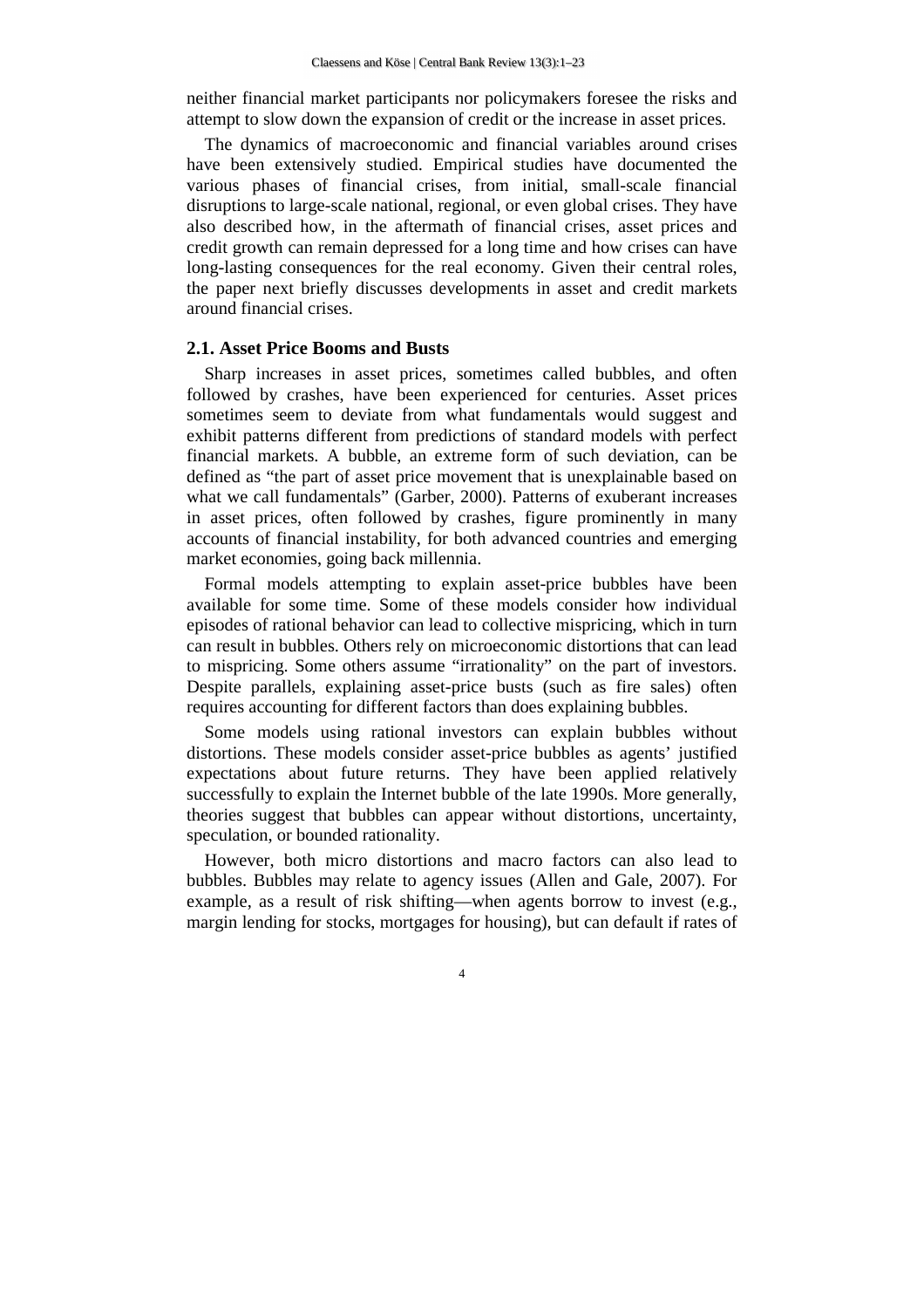return are not sufficiently high—prices can escalate rapidly. Fund managers who are rewarded on the upside more than on the downside (somewhat analogous to the limited liability of financial institutions) bias their portfolios toward risky assets, which may trigger a bubble (Rajan, 2005). Other microeconomic factors (e.g., interest rate deductibility for household mortgages and corporate debt) can exacerbate this risk-taking, possibly leading to bubbles.

Investors' behavior can also drive asset prices away from fundamentals, at least temporarily. Frictions in financial markets (notably those associated with information asymmetries) and institutional factors can affect asset prices. Theory suggests, for example, that differences of information and opinions among investors (related to disagreements about valuation of assets), short sales constraints, and other limits to arbitrage are possible reasons for asset prices to deviate from fundamentals.

Mechanisms such as herding among financial market players, informational cascades, and market sentiment can affect asset prices. Virtuous feedback loops—rising asset prices and increasing net worth positions that allow financial intermediaries to leverage up and buy more of the same assets—play a significant role in driving the evolution of bubbles. The phenomenon of contagion, that is, spillovers beyond what fundamentals would suggest, may have similar roots. Brunnermeier (2001) reviews these models and shows how they can help explain bubbles, crashes, and other market inefficiencies and frictions. Empirical work confirms some of these channels, but formal econometric tests are most often not powerful enough to separate bubbles from rational increases in prices, let alone to detect the causes of bubbles (Gürkaynak, 2008).

Bubbles may also be the result of the same factors that are argued to lead to asset-price anomalies. Many deviations of asset prices from the predictions of efficient-market models, on a small scale with no systemic implications, have been documented.

#### **2.2. Credit Booms and Busts**

A rapid increase in credit is another common thread running through the narratives of events that precede financial crises. Leverage buildups and greater risk taking through rapid credit expansion, in concert with increases in asset prices, often precede crises (albeit typically only recognized with the benefit of hindsight). Both distant and more recent crisis episodes typically witnessed a period of significant growth in credit (and external financing), followed by busts in credit markets along with sharp corrections in asset prices. In many respects, the descriptions of the Australian boom and bust of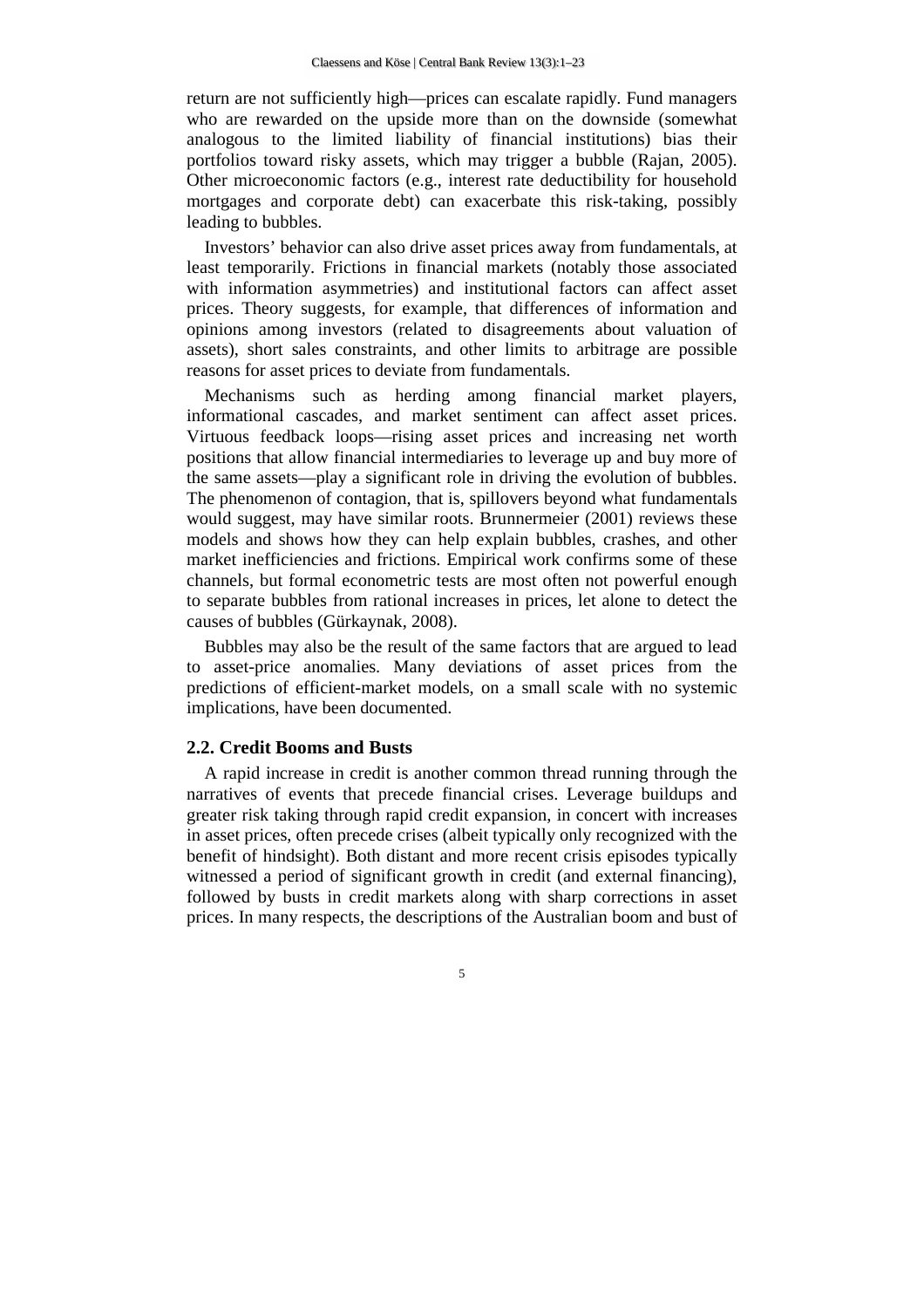the 1880–90s, for example, fit the more recent episodes of financial instability.

Likewise, the patterns before the East Asian financial crisis in the late 1990s resembled those of the earlier ones in Nordic countries as banking systems collapsed following periods of rapid credit growth related to investment in real estate. The experience of the United States in the late 1920s and early 1930s exhibits some features similar to the run-up to the 2007–09 global financial crisis with, in addition to rapid growth in asset prices and land speculation, a sharp increase in (household) leverage. The literature has also documented common patterns in various other macroeconomic and financial variables around these episodes.

Credit booms can be triggered by a wide range of factors, including shocks and structural changes in markets.<sup>3</sup> Shocks that can lead to credit booms include changes in productivity, economic policies, and capital flows. Some credit booms tend to be associated with positive productivity shocks. These booms generally start during or after periods of buoyant economic growth. Dell'Ariccia and others (2013) find that lagged GDP growth is positively associated with the probability of a credit boom: in the three-year period preceding a boom, the average real GDP growth rate reaches 5.1%, compared with 3.4% during a tranquil three-year period.

Sharp increases in international financial flows can amplify credit booms. Most national financial markets are affected by global conditions, even more so today, so asset bubbles can easily spill across borders. Fluctuations in capital flows can amplify movements in local financial markets when inflows lead to a significant increase in the funds available to banks, relaxing credit constraints for corporations and households. Rapid expansion of credit and sharp growth in house and other asset prices were indeed associated with large capital inflows in many countries before the 2007–09 financial crisis.

Accommodative monetary policies, especially when in place for extended periods, have been linked to credit booms and excessive risk taking. The channel is as follows. Interest rates affect asset prices and borrower's net worth, in turn affecting lending conditions. Analytical models, including on the relationship between agency problems and interest rates, suggest more risk-taking when interest rates decline and a flight to quality when interest rates rise, with consequent effects on the availability of external financing. Empirical evidence supports such a channel because credit standards tend to loosen when policy rates decline. The relatively low interest rates in the

l

<sup>&</sup>lt;sup>3</sup> For comprehensive reviews of factors associated with the onset of credit booms and their real and financial implications, see Mendoza and Terrones (2008, 2012).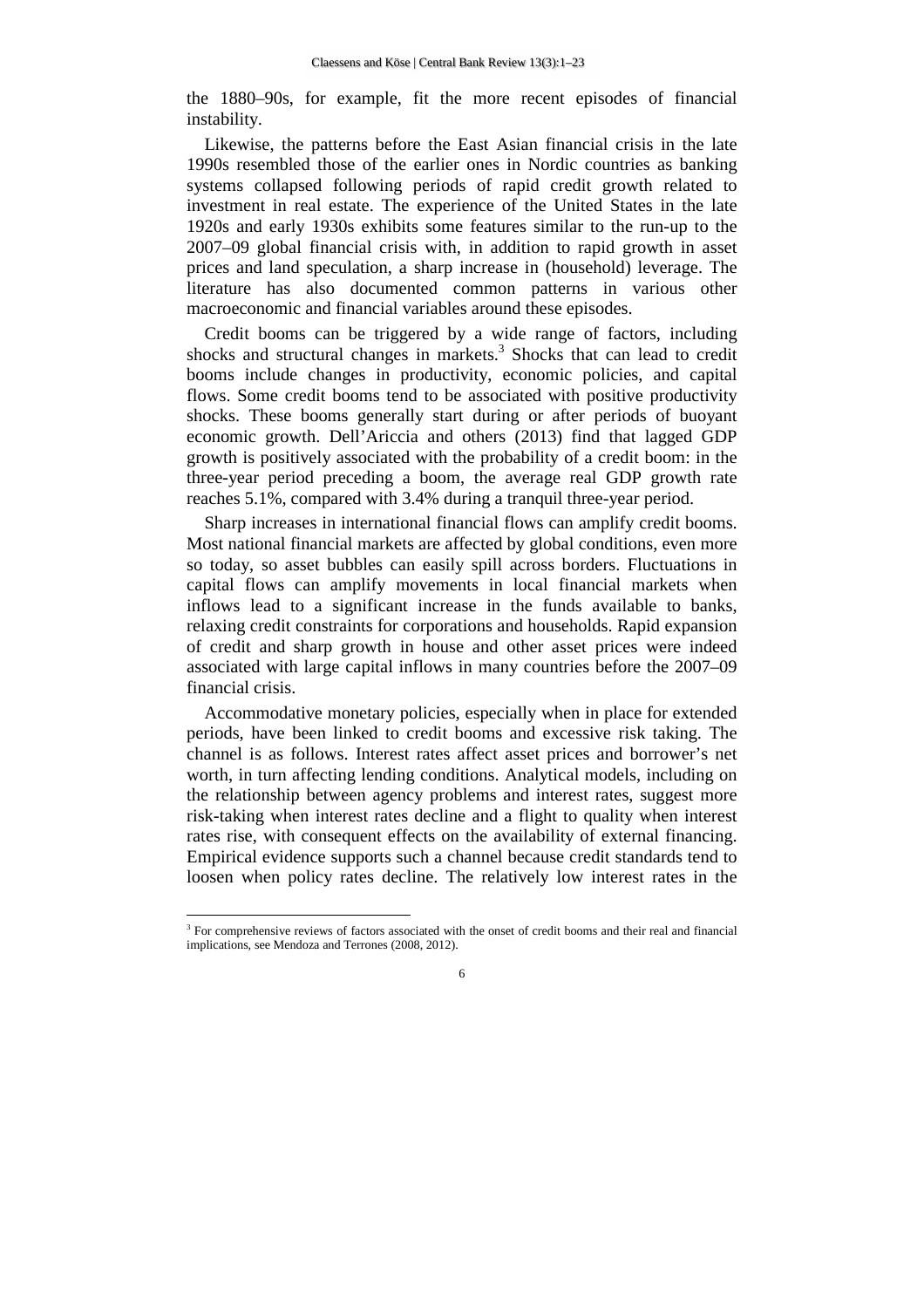United States during 2001–04 are often mentioned as a main factor behind the rapid increases in house prices and household leverage. However, whether and how monetary policy affects risk taking, and thereby asset prices and leverage, remains a subject for further research.

Structural factors include financial liberalization and innovation. Financial liberalization, especially when poorly designed or sequenced, and financial innovation can trigger credit booms and lead to excessive increases in leverage by facilitating more risk taking. Financial liberalization has been found to often precede crises in empirical studies. Dell'Ariccia and others (2013) report that roughly a third of booms they identified follow or coincide with financial liberalization episodes.

## **2.3. Impact of Asset-Price and Credit Busts**

Movements in asset and credit markets during financial crises are much sharper than those observed over the course of a normal business cycle. Booms in credit and asset markets, defined as those upturns in the upward quartile of all upturns, are shorter, stronger, and faster than other upturns. For example, booms often take place over relatively shorter periods than do other upturns and are associated with much faster increases in the financial variables (Figure 1.A.). The slope of a typical boom, that is the average increase in the financial variable in each quarter, is two to three times larger than that of regular upturns. And crunches and busts are longer, deeper, and more violent than other downturns. Credit crunches and asset-price busts have much larger declines than do other downturns (Figure 1.B.).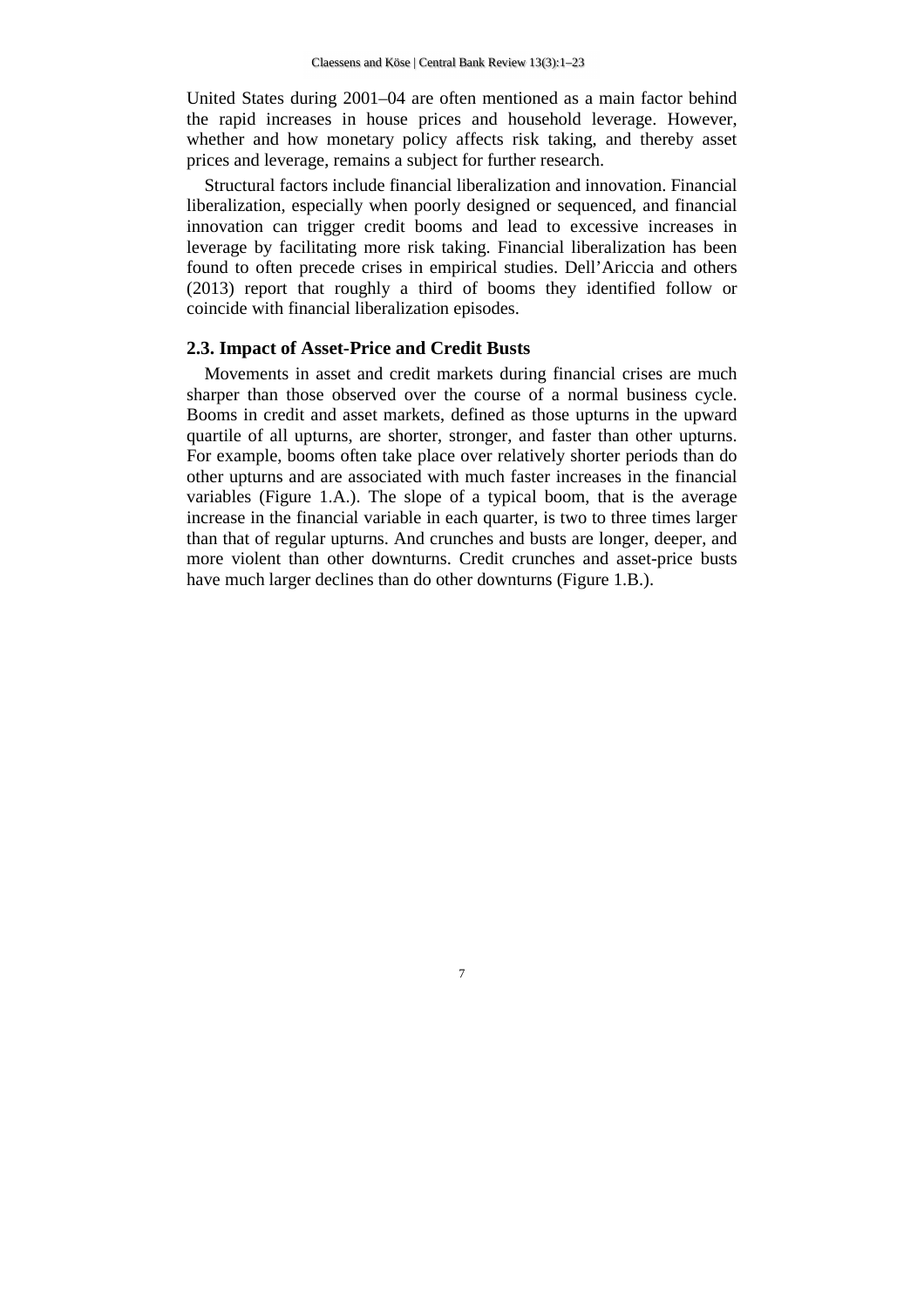



Notes: The sample includes data for 23 advanced countries and covers 1960-2011. Amplitude and slope correspond to sample median and duration corresponds to sample mean. Duration is the time it takes to attain the level at the previous peak after the trough. Amplitude is calculated based on the one year change in each respective variable after the trough. Slope is the amplitude from peak to trough divided by the duration. Booms are the top 25% of upturns calculated by the amplitude. \*\*\* indicates that the difference between corresponding financial boom and other upturns is statistically significant at 1% level.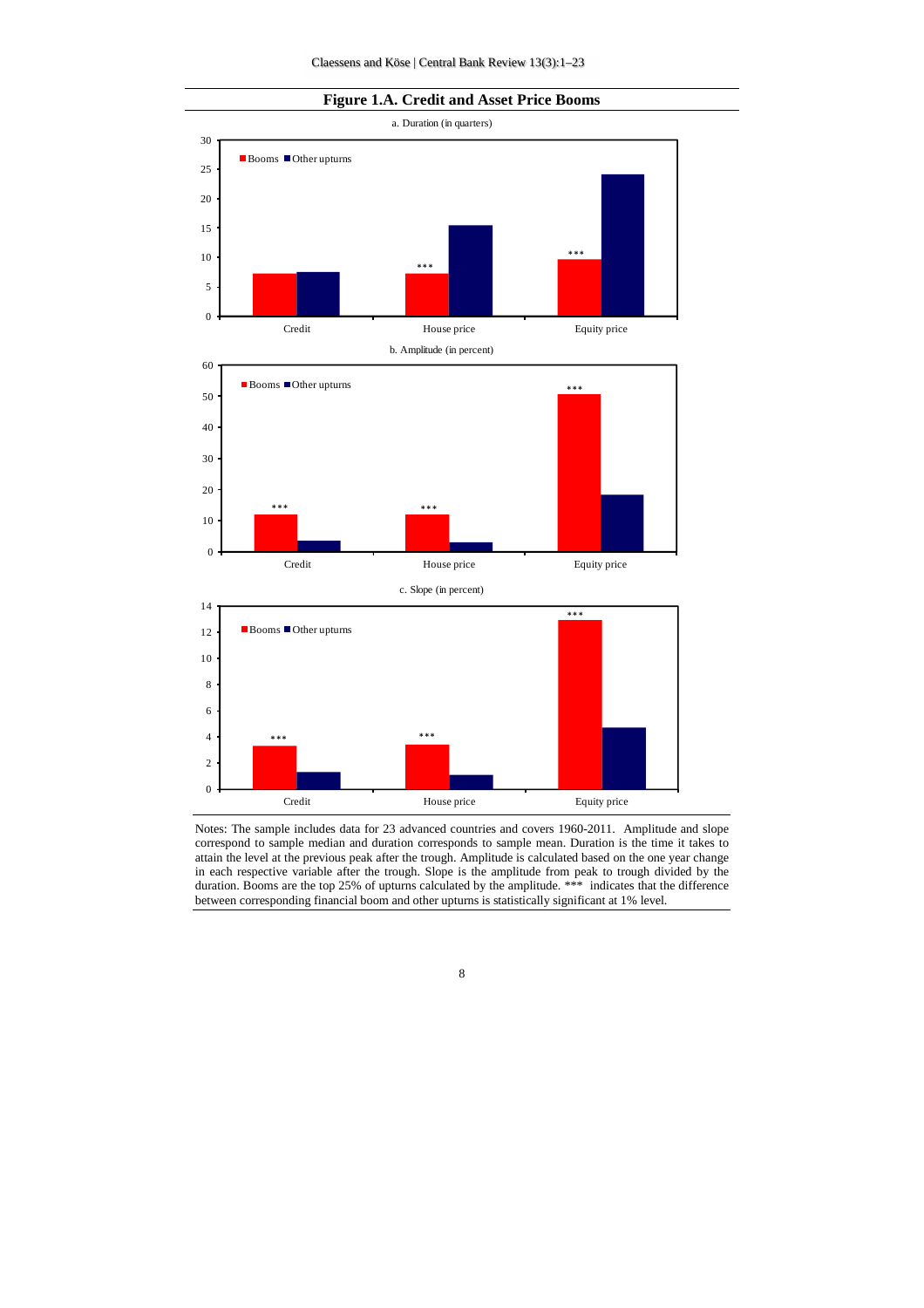



Notes: The sample includes data for 23 advanced countries and covers 1960-2011. Amplitude and slope correspond to sample median and duration corresponds to sample mean. Duration is the number of quarters between peak and trough. Amplitude is calculated based on the decline in each respective variable during the downturn. Slope is the amplitude from peak to trough divided by the duration. Crunches and busts are the worst 25% of downturns calculated by the amplitude. \*\*\*, \*\* indicate that the difference between the corresponding disruptions and other downturns is statistically significant at 1 and 5% level, respectively.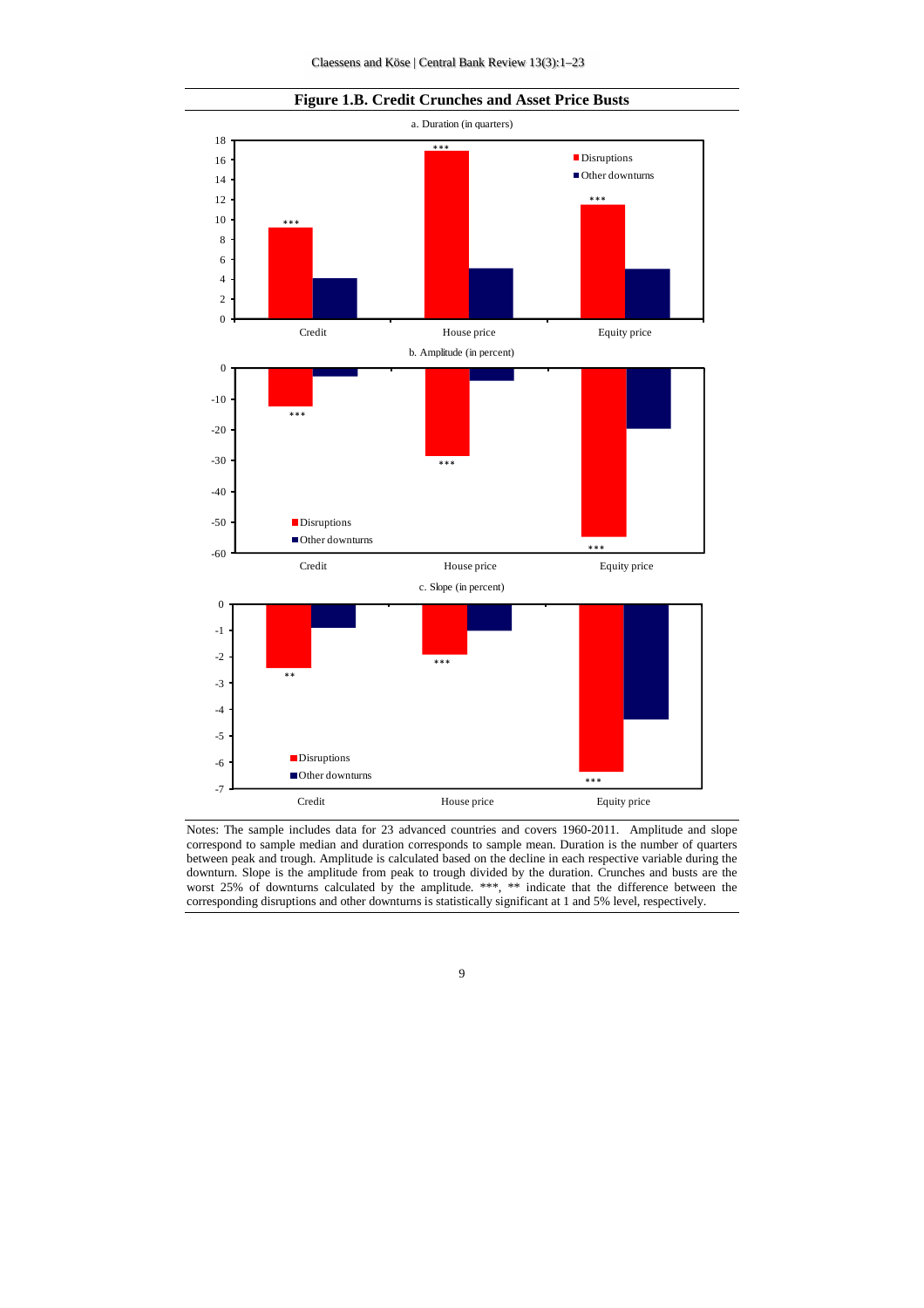Specifically, credit crunches and house-price busts, respectively, lead to roughly 10 and 15 times larger drops than do other downturns, whereas equity busts are more than 2.5 times as large. These episodes also last longer, some two times longer, than other downturns, with house-price busts the longest of all, about 18 quarters, whereas credit crunches and equity busts last about 10–12 quarters. Moreover, disruptions are more violent, as evidenced by higher slope coefficients, with busts in equity prices being three times more violent than those in credit and house prices (Claessens, Kose, and Terrones, 2010).

The burst of the latest bubble—financed by banks (and the shadow banking system) and involving housing—has been very costly. For the 2007–09 episode, Crow et al. (2013) report that, in a 40-country sample, almost all the countries with "twin booms" in real estate and credit markets (21 out of 23) ended up suffering from either a crisis or a severe drop in the GDP growth rate relative to the country's performance in the 2003–07 period (Figure 2). Eleven of these countries actually suffered both financial sector damage and a sharp drop in economic activity. In contrast, of the seven countries that experienced a real estate boom but not a credit boom, only two went through a systemic crisis and, on average, had relatively mild recessions. A broader discussion of the real and financial implications of financial crises and disruptions is presented in Section 4.



Source: Dell'Ariccia and others, 2011.

Notes: The sample consists of 40 countries. The numbers, except "Neither", show the percent of the cases in which a crisis or poor macroeconomic performance happened after a boom was observed (out of the total number of cases where the boom occurred).

<sup>10</sup>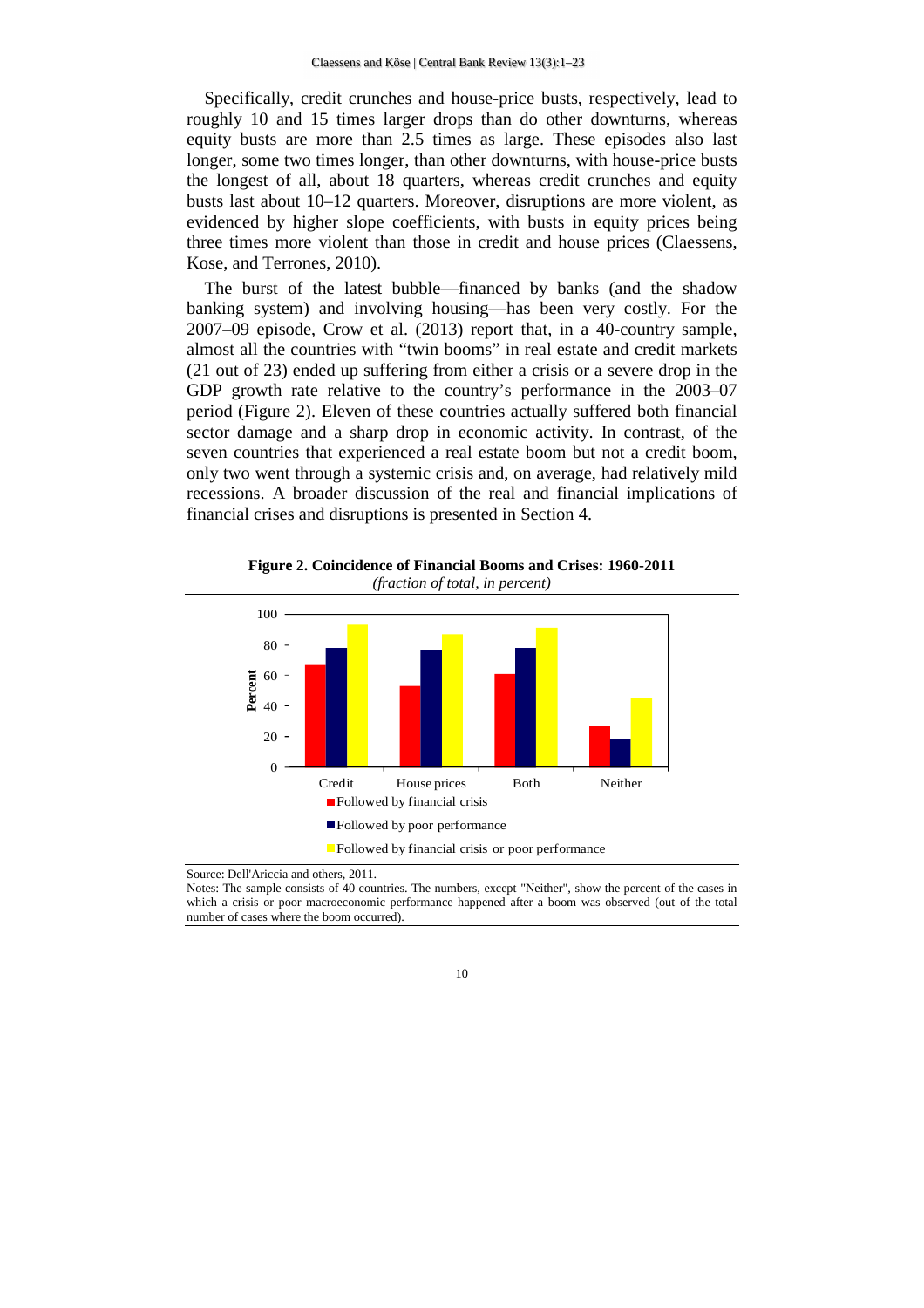## **3. Financial Crises: Types, Distribution, and Frequency**

#### **3.1. Types of Crises**

Financial crises can take various shapes and forms, but two broad types can be distinguished. Reinhart and Rogoff (2009b) describe two types of crises: those classified using strictly quantitative definitions and those dependent largely on qualitative and judgmental analysis. The first group mainly includes *currency* and *sudden stop* crises, and the second group contains *debt* and *banking* crises. Regardless, definitions are strongly influenced by the theories trying to explain crises.

The literature has been able to arrive at concrete definitions of many types of crises. For example, a *currency* crisis involves a speculative attack on the currency resulting in a devaluation (or sharp depreciation); or forces the authorities to defend the currency by expending large amounts of international reserves, or sharply raising interest rates, or imposing capital controls. A *sudden stop* (or capital account or balance of payments crisis) can be defined as a large (and often unexpected) decline in international capital inflows or a sharp reversal in aggregate capital flows to a country, likely taking place in conjunction with a sharp rise in its credit spreads. Because these are measurable variables, they lend themselves to the use of quantitative methodologies.

Other crises are associated with adverse debt dynamics or banking system turmoil. A *foreign debt* crisis takes place when a country cannot (or does not want to) service its foreign debt, sovereign, private, or both. A *domestic public debt* crisis takes place when a country does not honor its domestic fiscal obligations in real terms, either by defaulting explicitly, or by inflating or otherwise debasing its currency, or by employing other forms of financial repression.

In a *systemic banking* crisis, actual or potential bank runs and failures can induce banks to suspend the convertibility of their liabilities, or compel the government to intervene to prevent them from doing so by extending liquidity and capital assistance on a large scale. Because these variables are not so easily measured, these crises lend themselves more to the use of qualitative methodologies. Other classifications are possible, but the types of crises are still likely to overlap. A number of banking crises, for example, are associated with sudden stop episodes and currency crises.

## **3.2. Distribution and Frequency of Crises**

A large body of work has been devoted to the identification and dating of crises, but ambiguities remain. Methodologies based on the main theories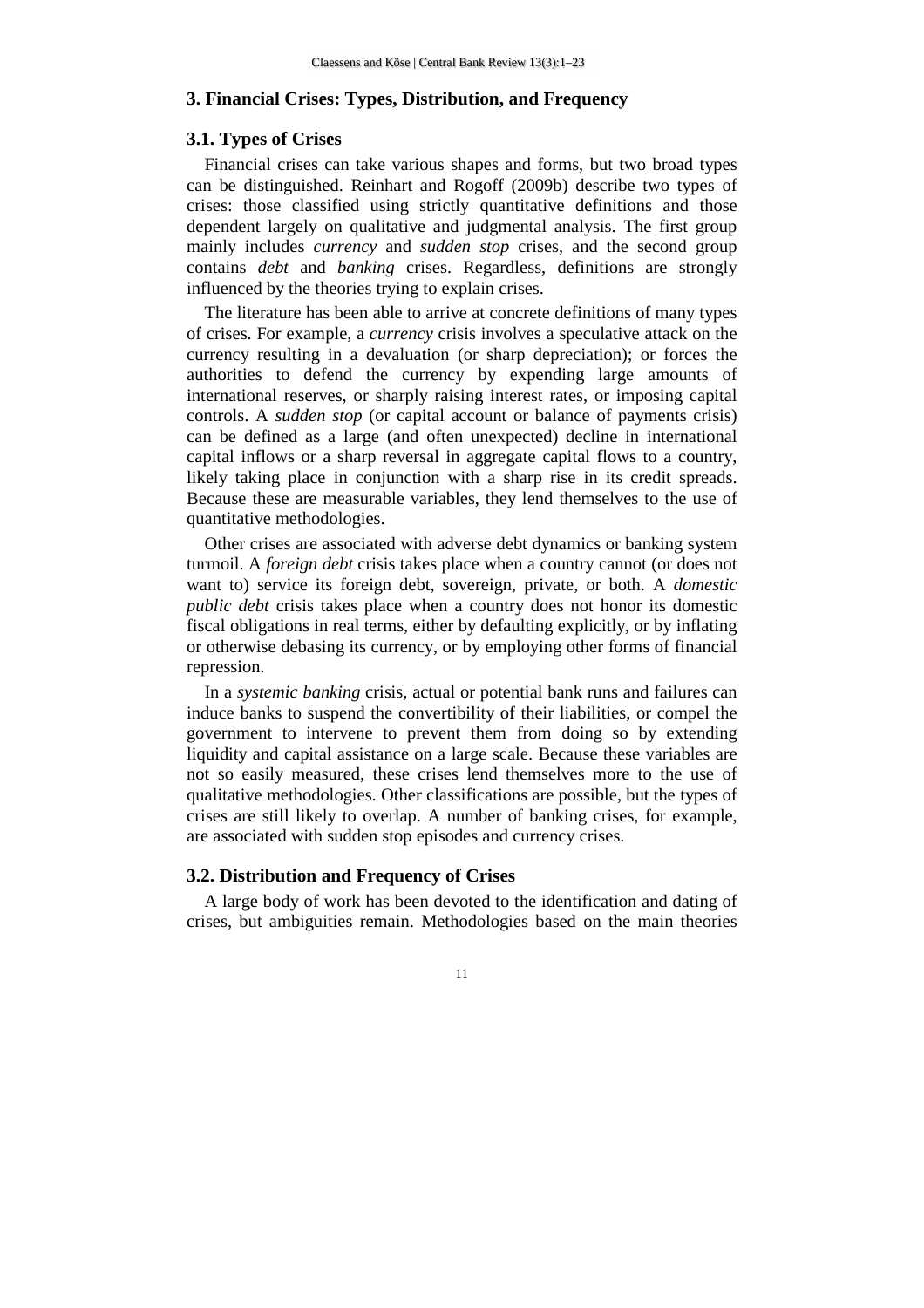explaining various types of crises can be used to identify and classify crises.<sup>4</sup> In practice, however, this classification is not so straightforward. Although currency and inflation crises and sudden stops lend themselves to quantitative approaches, the dating of debt and banking crises is typically based on qualitative and judgmental analyses. Irrespective of type, variations in methodologies can lead to differences in the start and end dates of crises. And, as noted, various types of crises can overlap in a single episode, creating possible ambiguities about how to classify the episode. In practice, a wide range of quantitative and qualitative methods involving judgment are used to identify and classify crises.

The difficulties arise, in part, because the frequency and types of financial crises have evolved. For example, currency crises were dominant during the 1980s, whereas banking crises and sudden stops became more prevalent in the 1990s and the first decade of the 2000s. We summarize common identification and dating methods in Claessens and Kose (2013).

Crises have afflicted both emerging market economies and advanced countries throughout centuries. In the three decades before 2007, most crises occurred in emerging markets and included the Latin American crises in the late 1970s and early 1980s, the Mexican crisis in 1995, and the East Asian crises in the mid- to late 1990s. The susceptibility of emerging markets to crises is not new (Reinhart and Rogoff, 2013b). History shows that many countries that are advanced today, including Australia, Spain, the United Kingdom, and the United States, experienced financial crises when they were going through their own emergence processes in the 1800s. For example, France defaulted on its external debt eight times during the period 1550–1800. Some advanced countries experienced crises in recent decades as well, from the Nordic countries in the late 1980s, to Japan in the 1990s. The most recent crises, starting with the U.S. subprime crisis in late 2007 and then spreading to other advanced countries, show (once again) that crises can affect all types of countries.

Some claim that crises have become more frequent. The three decades after World War II were relatively crisis free, whereas the most recent three decades have seen many episodes (Figure 3). Some relate this increase to more liberalized financial markets, including floating exchange rates and greater financial integration. Using macroeconomic and financial series for 14 advanced countries for 1870–2008, Jordà, Schularick, and Taylor (2011) report no financial crises during the Bretton Woods period of highly regulated financial markets and capital controls. Also, Bordo and others

 $\overline{a}$ 

<sup>4</sup> Dating does not, of course, establish causes, including whether the event was a rational outcome of some other "cause" (e.g., a crash in an asset price may be rational in response to a real shock). We describe the main theories explaining various types of crises in Claessens and Kose (2013).

<sup>12</sup>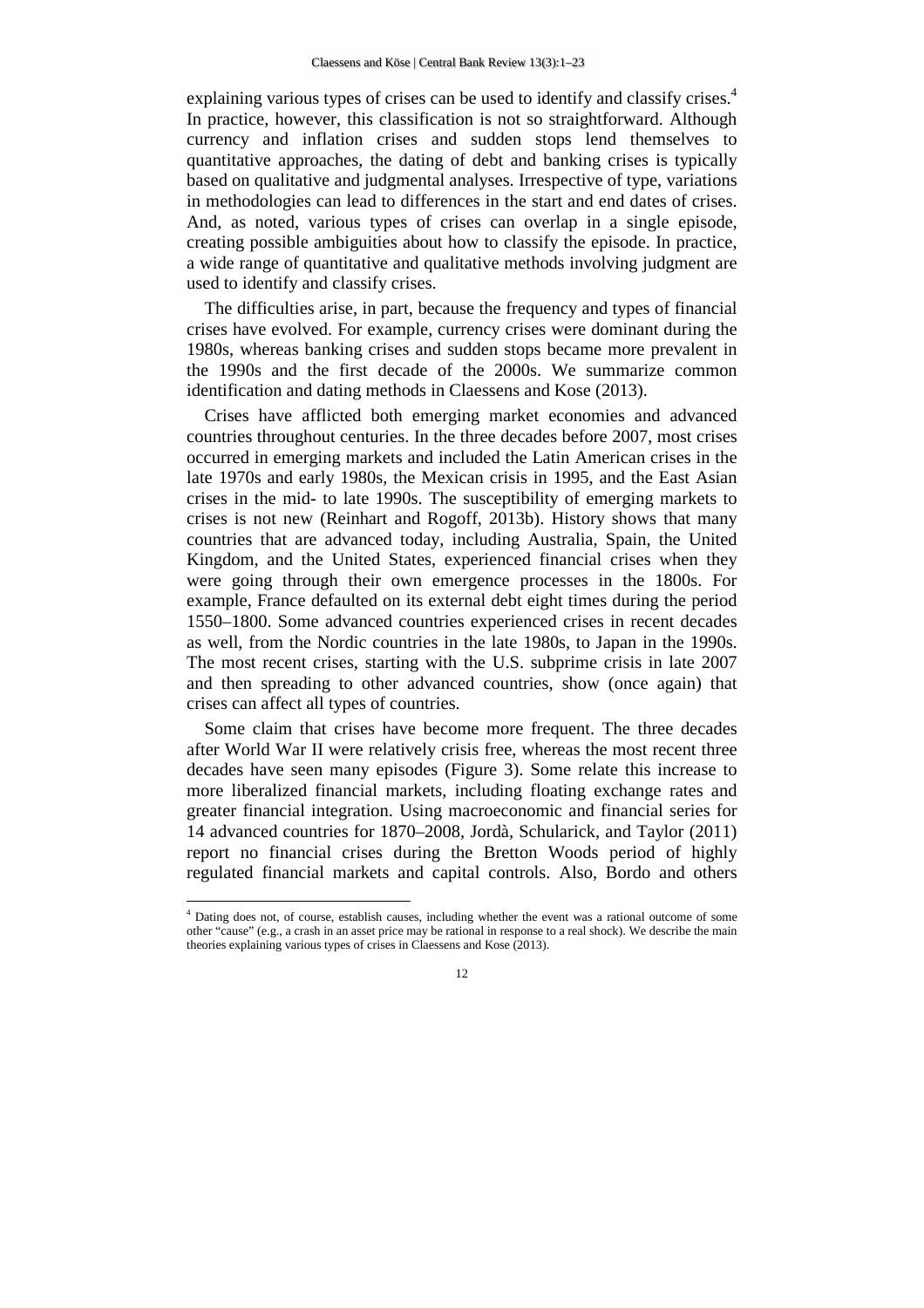(2001) argue that the sudden stop problem has become more severe since the abandonment of the gold standard in the early 1970s.



Sources: The dates of banking, currency, and debt crises are from Laeven and Valencia (2008, 2011), and the dates of sudden stops are from Forbes and Warnock (2011).

Note: This graph shows the average number of financial crises in respective decades.

More recent crises seem to have been shorter, but banking crises still last the longest. The median duration of debt-default episodes in the post–World War II period has been much shorter than for the period 1800–1945, possibly because of improvement in policies in the later period, improved international financial markets, or the active involvement of multilateral lending agencies. Currency and sudden stop crises are relatively short (almost by definition). With the major caveat that their ends are hard to date, banking crises tend to last the longest, consistent with their large real and fiscal impacts.

Financial crises often come in bunches. Sovereign defaults tend to come in waves and take place in specific regions. Jordà, Schularick, and Taylor (2011) report that there were five major periods when a substantial number of now-advanced countries experienced crises: 1890, 1907, 1921, 1930–31, and 2007–08. Earlier crises bunched around events such as the Napoleonic Wars. Examples of bunches since the 1980s include the Latin America debt crises in the 1980s; in 1992, the European Exchange Rate Mechanism currency crises; in the late 1990s, the East Asian, Russian, and Brazilian financial crisis; the multiple episodes observed in 2007–08; and the crises in Europe still ongoing in 2013. Periods of widespread sovereign defaults often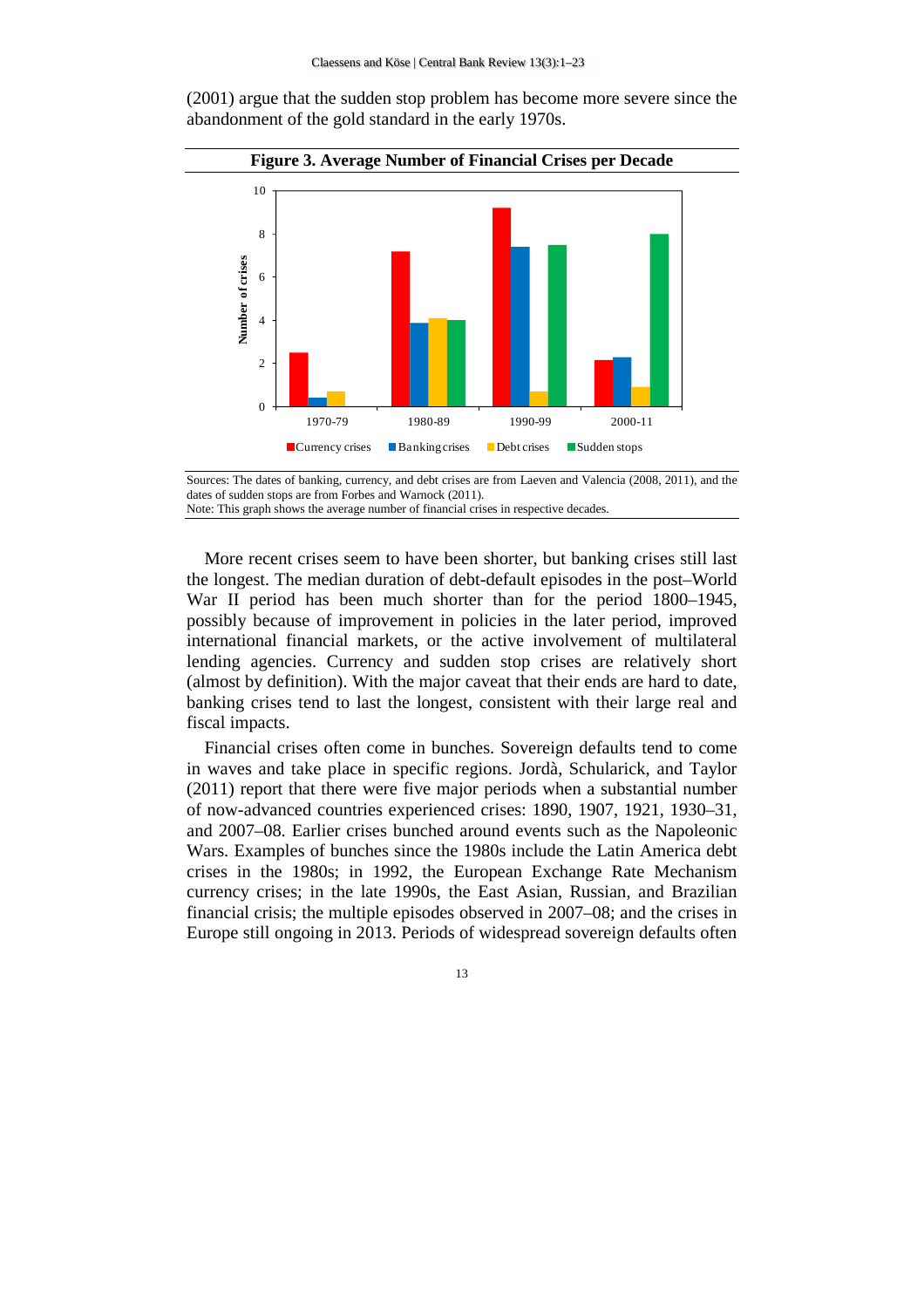coincide with a sharp rise in the number of countries going through banking crises. These coincidences point toward common factors driving these episodes as well as spillovers of financial crises across borders.

Some types of crises are more frequent than others. Comparisons can be made for the post–Bretton Woods period (although some types of crises have been documented for longer periods, not all have; and currency crises were nonexistent during the fixed exchange rate period; together this necessitates the common, but shorter period). Of the total number of crises Laeven and Valencia (2013) report, 147 are banking crises, 217 are currency crises, and 67 are sovereign debt crises during the period 1970–2011 (note that several countries experienced multiple crises of the same type).

However, as noted before, the various types of crises overlap to some extent. Currency crises frequently tend to overlap with banking crises, the so-called twin crises (Kaminsky and Reinhart, 1999). In addition, sudden stop crises, not surprisingly, can overlap with currency and balance of payments crises, and sometimes sovereign crises (Figure 4). Of the 431 banking (147), currency (217), and sovereign (67) crises Laeven and Valencia (2013) examine they consider 68 to be twin crises, and 8 can be classified as triple crises. There are relative differences in coincidences of these episodes. A systemic banking crisis, for example, often involves a currency crisis, and a sovereign debt crisis sometimes overlaps with other crises—20 out of 67 sovereign debt crises are also banking crises, and 42 are also currency crises.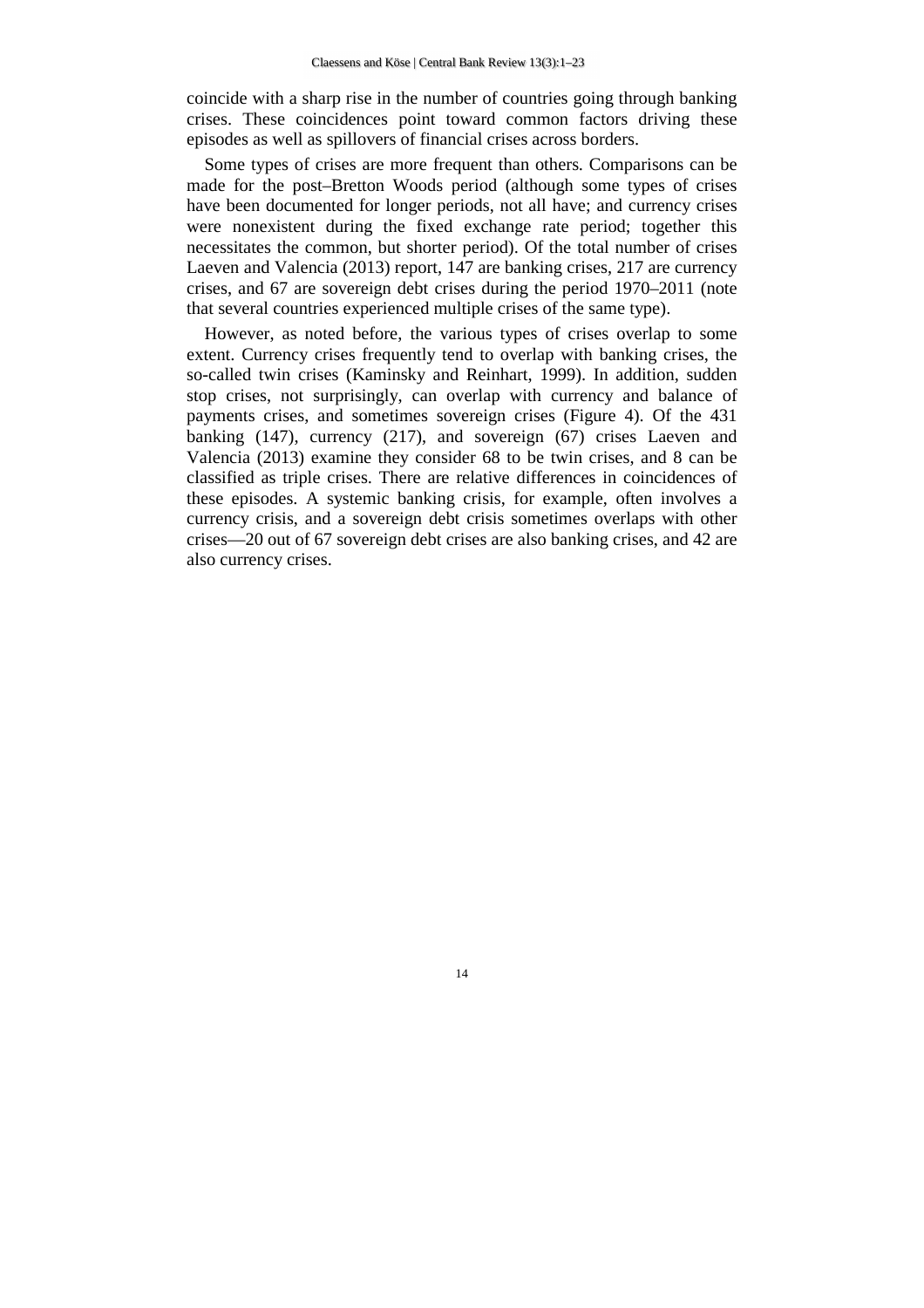

#### **Figure 4. Coincidence of Financial Crises: 1970-2011**

Sources: The dates of banking, currency, and debt crises are from Laeven and Valencia (2008, 2011) and the dates of sudden stops are from Forbes and Warnock (2011). Note: A financial crisis starting at time T coincides with another financial crisis if the latter starts at any time

between T-3 and T+3. A financial crisis starting at time T coincides with two other financial crises if the latter two start at any time between T-3 and T+3. The sample consists of 181 countries.

#### **4. Real and Financial Implications of Crises**

Macroeconomic and financial consequences of crises are typically severe and are similar across the various types of crisis. Despite the obvious differences between crises, the macroeconomic variables follow similar patterns. Large output losses are common and other macroeconomic variables (consumption, investment, and industrial production) typically register significant declines. Financial variables like asset prices and credit usually follow qualitatively similar patterns across crises, albeit with variations in duration and severity. This section provides a summary of the literature on the macroeconomic and financial implications of crises.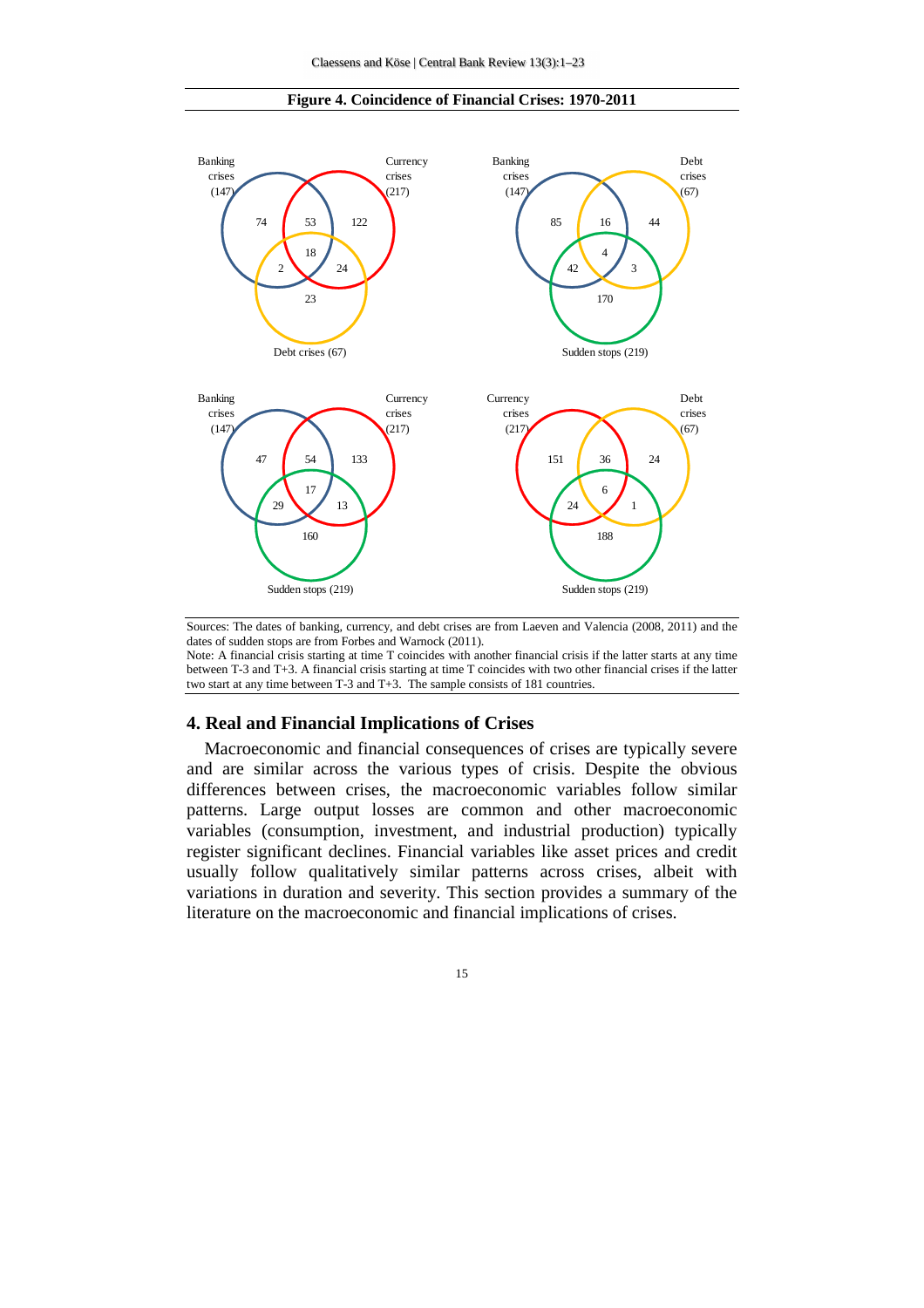## **4.1. Real Effects of Crises**

Financial crises have large economic costs. Many recessions are associated with financial crises (Figure 5) (Claessens, Kose, and Terrones, 2009, 2012). And financial crises often tend to make these recessions worse than a "normal" business cycle recession (Figure 6). The average duration of a recession associated with a financial crisis is some six quarters, two more than a normal recession. There is also typically a larger output decline in recessions associated with crises than in other recessions. And the cumulative loss of a recession associated with a crisis (computed using lost output relative to the precrisis peak) is also much larger than that of a recession without a crisis.



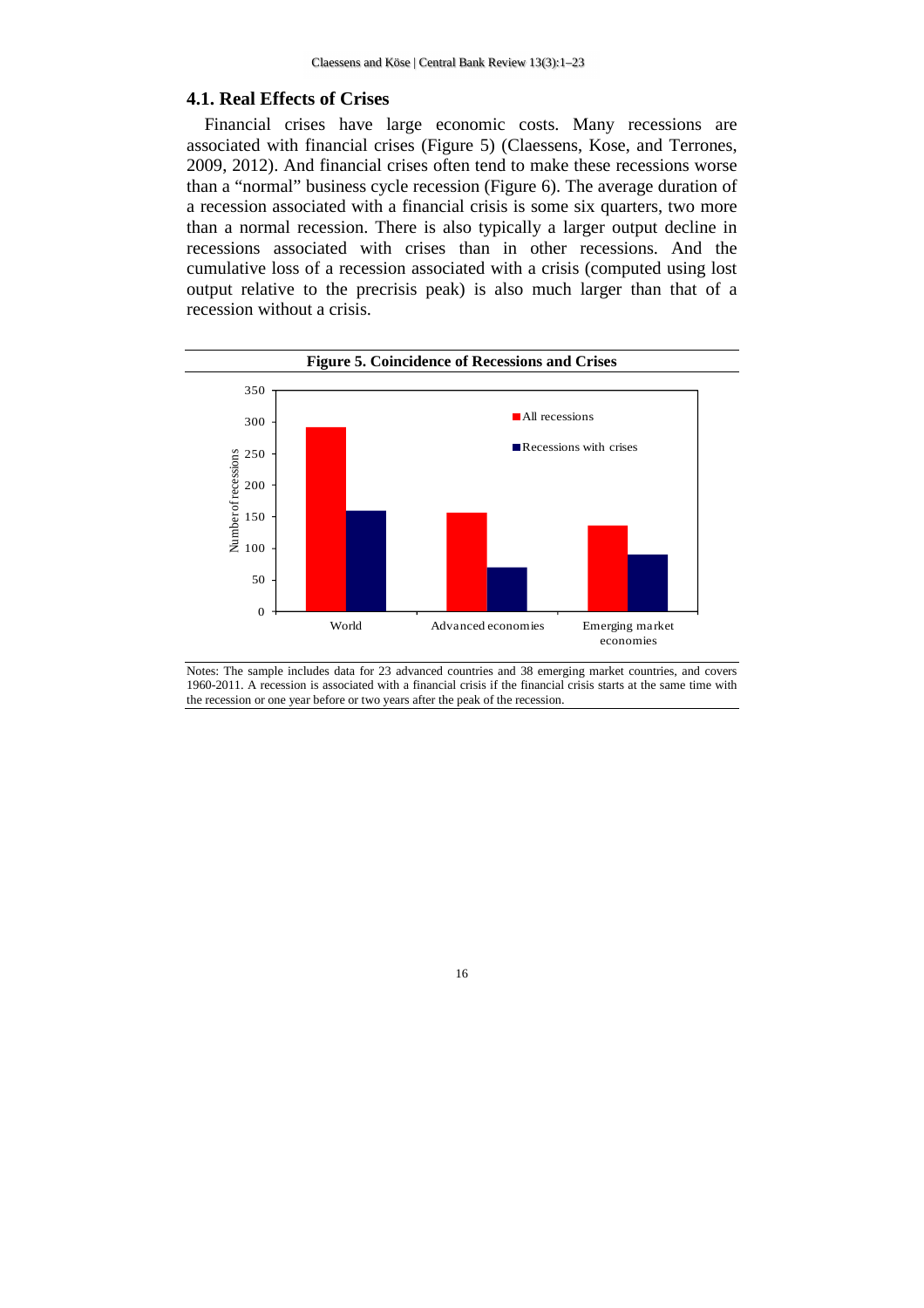



Notes: The sample includes data for 23 advanced countries and covers 1960-2011. For "Duration" means are shown, for "Cumulative Loss" and "Amplitude" medians are shown. Amplitude is calculated based on the decline in output from peak to trough of a recession, duration is the number of quarters between peak and trough, and cumulative loss combines information about the duration and amplitude to measure overall cost of a recession and is expressed in percent. Disruptions (severe disruptions) are the worst 25% (12.5%) of downturns calculated by amplitude. A recession is associated with a (severe) credit crunch or a house price bust if the (severe) credit crunch or the house price bust starts at the same time or one quarter before the peak of the recession. A recession is associated with a financial crisis if the financial crisis starts at the same time of the recession or one year before or two years after the peak of the recession. The severe financial crises are the worst 50% of financial crises as measured by output decline during the recession.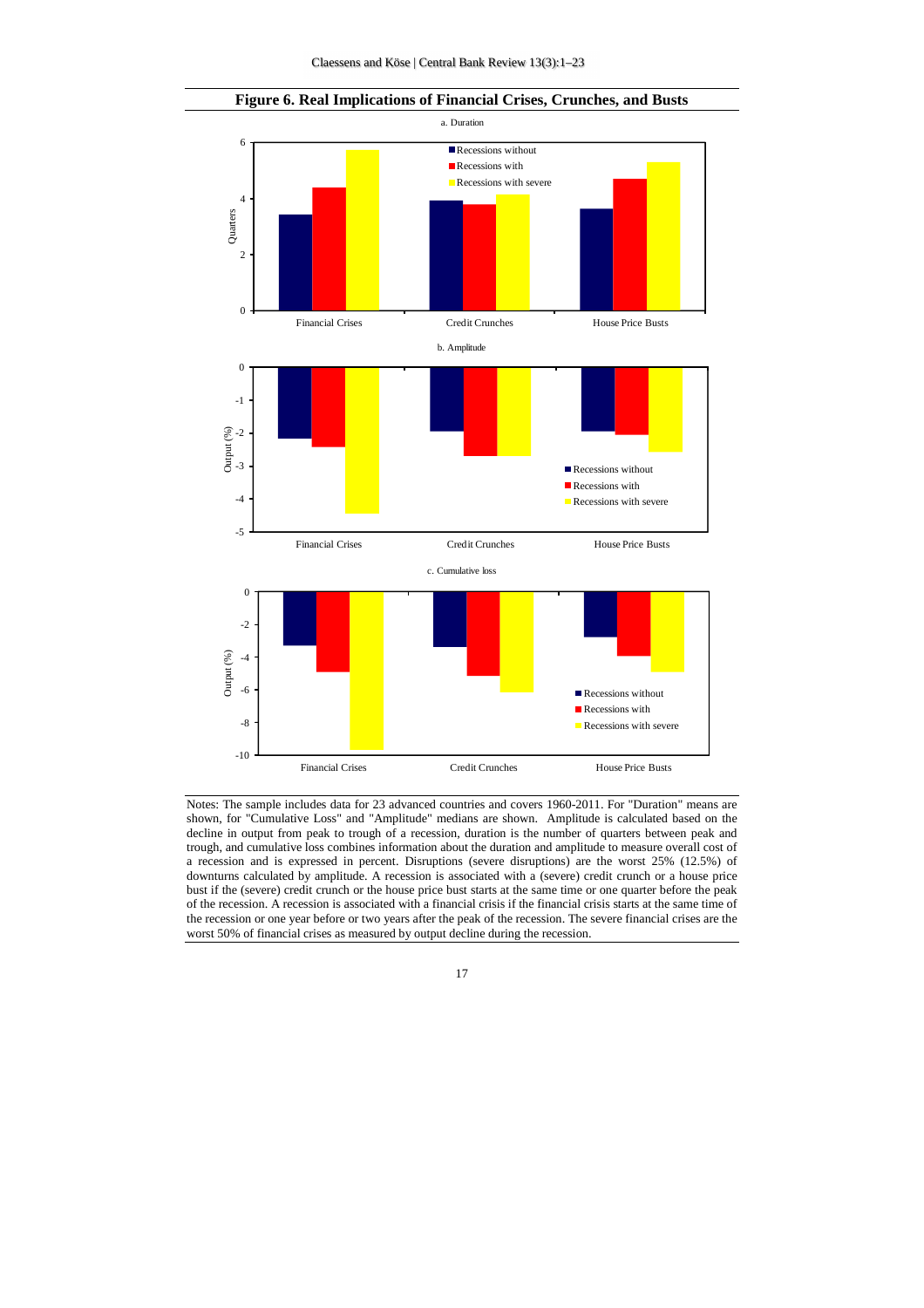The real impact of a crisis on output can be computed using various approaches. For a large cross-section of countries and a long period, Claessens, Kose, and Terrones (2012) use the traditional business cycle methodology to identify recessions. They show that recessions associated with credit crunches and housing busts tend to be more costly than those associated with equity price busts. Overall losses can also be estimated by adding up the differences between trend growth and actual growth for a number of years following the crisis or until the time when annual output growth returns to its trend.

On this basis, Laeven and Valencia (2013) estimate that the cumulative cost of banking crises is, on average, about 23% of GDP during the first four years.<sup>5</sup> Regardless of the methodology, losses do vary across countries. Overall losses tend to be larger in emerging markets, but the large losses in recent crises in advanced countries (e.g., both Iceland and Ireland's output losses exceeded 100%) paint a different picture. The median output loss for advanced countries is now about 33%, which exceeds that of emerging markets at 26%.

Crises are generally associated with significant declines in a wide range of macroeconomic aggregates. Recessions following crises exhibit much larger declines in consumption, investment, industrial production, employment, and exports and imports compared with those recessions without crises. For example, the decline in consumption during recessions associated with financial crises is typically seven to ten times larger than those without such crises in emerging markets. In recessions without crises, the growth rate of consumption slows down but does not fall below zero. In contrast, consumption tends to contract during recessions associated with financial crises, another indication of the significant toll that crises have on overall welfare.

From a fiscal perspective, banking crises can be especially costly. Both gross fiscal outlays and net fiscal costs of resolving financial distress and restructuring the financial sector can be very large. For banking crises, Laeven and Valencia (2013) estimate that fiscal costs, net of recoveries, associated with crises are on average about 6.8% of GDP. Debt crises can be costly for the real economy. Furceri and Zdzienicka (2012) report that debt crises are more costly than banking and currency crises and are typically associated with output declines of 3–5% after one year and 6–12% after eight years.

 $\overline{a}$ 

<sup>&</sup>lt;sup>5</sup> The loss numbers rely on an estimated trend growth, typically proxied by the trend in GDP growth up to the year preceding the crisis. These numbers can overstate output losses, however, because the economy could have experienced a growth boom before the crisis or been on an unsustainable growth path.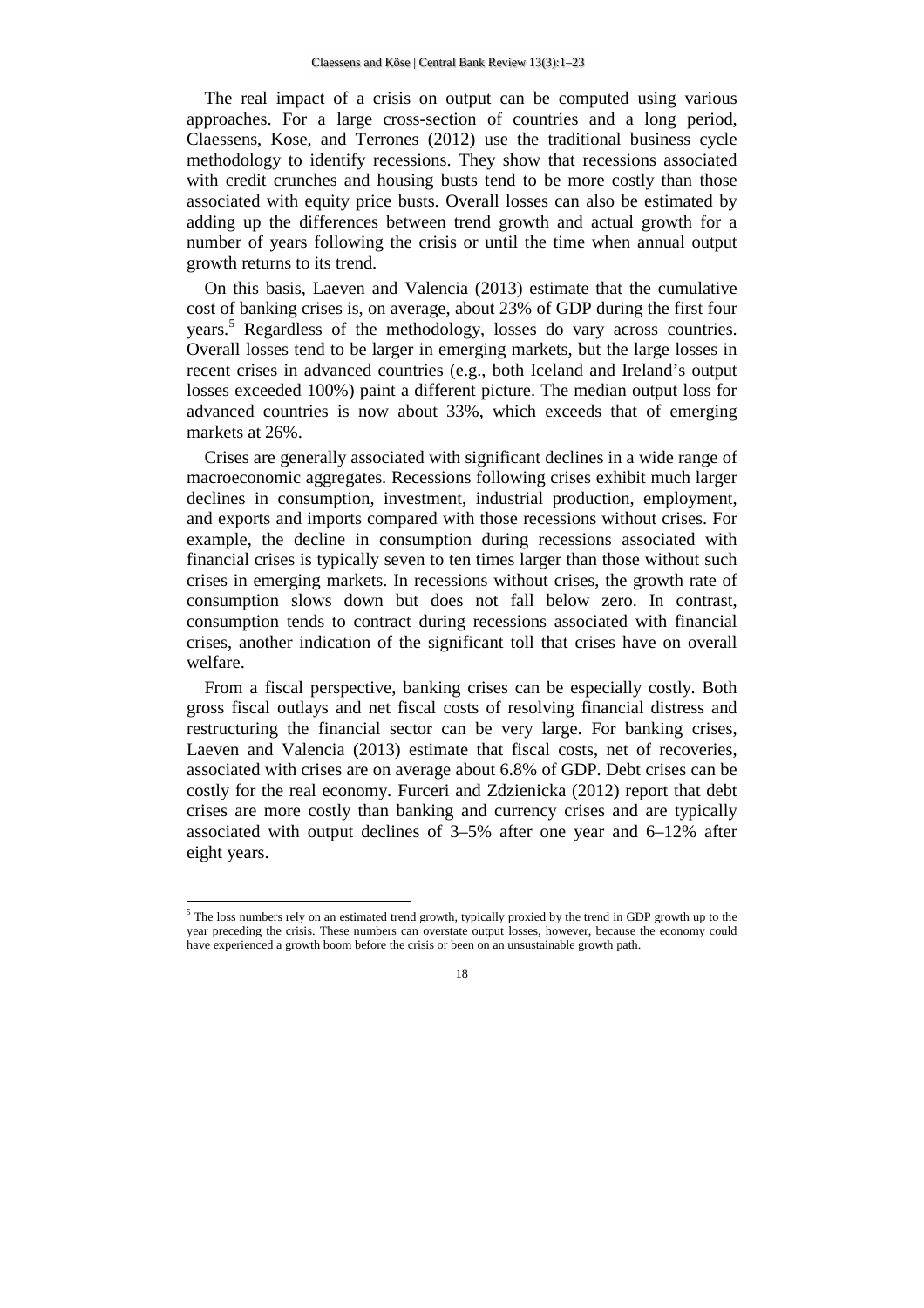The combination of financial system restructuring costs and a slow economy can lead public debt to rise sharply during financial crises. Reinhart and Rogoff (2009a) document that crisis episodes are often associated with substantial declines in tax revenues and significant increases in government spending. For example, government debt rises by 86%, on average, during the three years following a banking crisis. Using a larger sample, Laeven and Valencia (2013) report the median increase in public debt to be about 12% for their sample of 147 systemic banking crises.

Although empirical work has not been able to pinpoint the exact reasons, sudden stops are especially costly. Using a panel data set for 1975–97 and covering 24 emerging markets, Hutchison and Noy (2006) finds that while a currency crisis typically reduces output by 2–3%, a sudden stop reduces output by an additional 6–8% in the year of the crisis. The cumulative output loss of a sudden stop is even larger, about  $13-15%$  over a three-year period.<sup>6</sup> Cardarelli, Elekdag, and Kose (2010) examine 109 episodes of large net private capital inflows to 52 countries during 1987–2007 and report that the typical post-inflow decline in GDP growth for episodes that end abruptly is about 3% points lower than during the episode, and about 1% point lower than during the two years before the episode. These fluctuations are also accompanied by a significant deterioration of the current account during the inflow period and a sharp reversal at the end.

## **4.2. Financial Effects of Crises**

 $\overline{a}$ 

Crises are associated with large downward corrections in financial variables. A sizable research effort has analyzed the evolution of financial variables around crises. Some of the studies in this literature focus on crisis episodes using the dates identified in other work; others consider the behavior of the financial variables during periods of disruptions, including credit crunches and house and equity price busts. Although results differ across the types of crises, both credit and asset prices tend to decline or grow at much lower rates during crises and disruptions than they do during tranquil periods, confirming the boom-bust cycles in these variables discussed in previous sections.

In a large sample of advanced countries (Figure 7), house prices fall by about 12%, and equity prices drop by more than 40% during recessions associated with severe house price busts and recessions with severe financial crises, respectively. Asset prices (exchange rates, equity and house prices) and credit around crises exhibit qualitatively similar properties in their

<sup>6</sup> Of course, this and other analyses can suffer from reverse causality. That is, private agents see events that lead them to predict future drops in a country's output and, as a result, these agents pull their capital from the country. In this view, anticipated output drops drive sudden stops, rather than the reverse.

<sup>19</sup>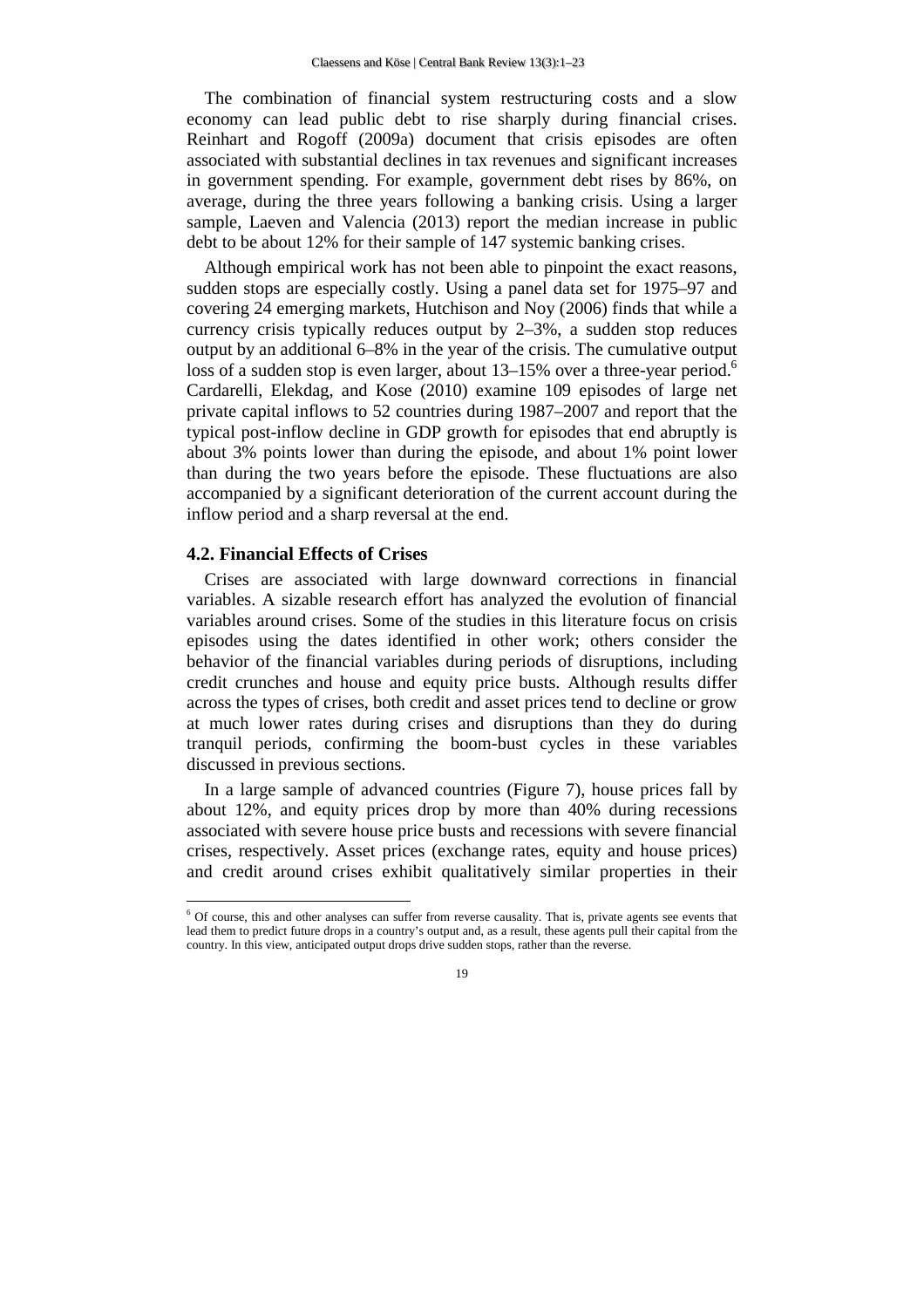**Figure 7. Financial Implications of Crises, Crunches, and Busts**  a. House prices b. Equity prices -15 -12 -9 -6 -3 0 Financial crises Credit crunches House price busts Recessions without Recessions with **Recessions with severe** -30 -15 0 15 Recessions without Recessions with **Recessions with severe** 





Notes: The sample includes data for 23 advanced countries and covers 1960-2011. Each panel shows the median change in respective variable during recessions associated with indicated financial events. Disruptions (severe disruptions) are the worst  $25\%$  (12.5%) of downturns calculated by amplitude. A recession is associated with a (severe) credit crunch or a house price bust if the (severe) credit crunch or house price bust starts at the same time or one quarter before the peak of the recession. A recession is associated with a financial crisis if the crisis starts at the same time as the recession or one year before or two years after the output peak preceding the recession. Severe financial crises are the worst 50% of financial crises as measured by output decline during the recession.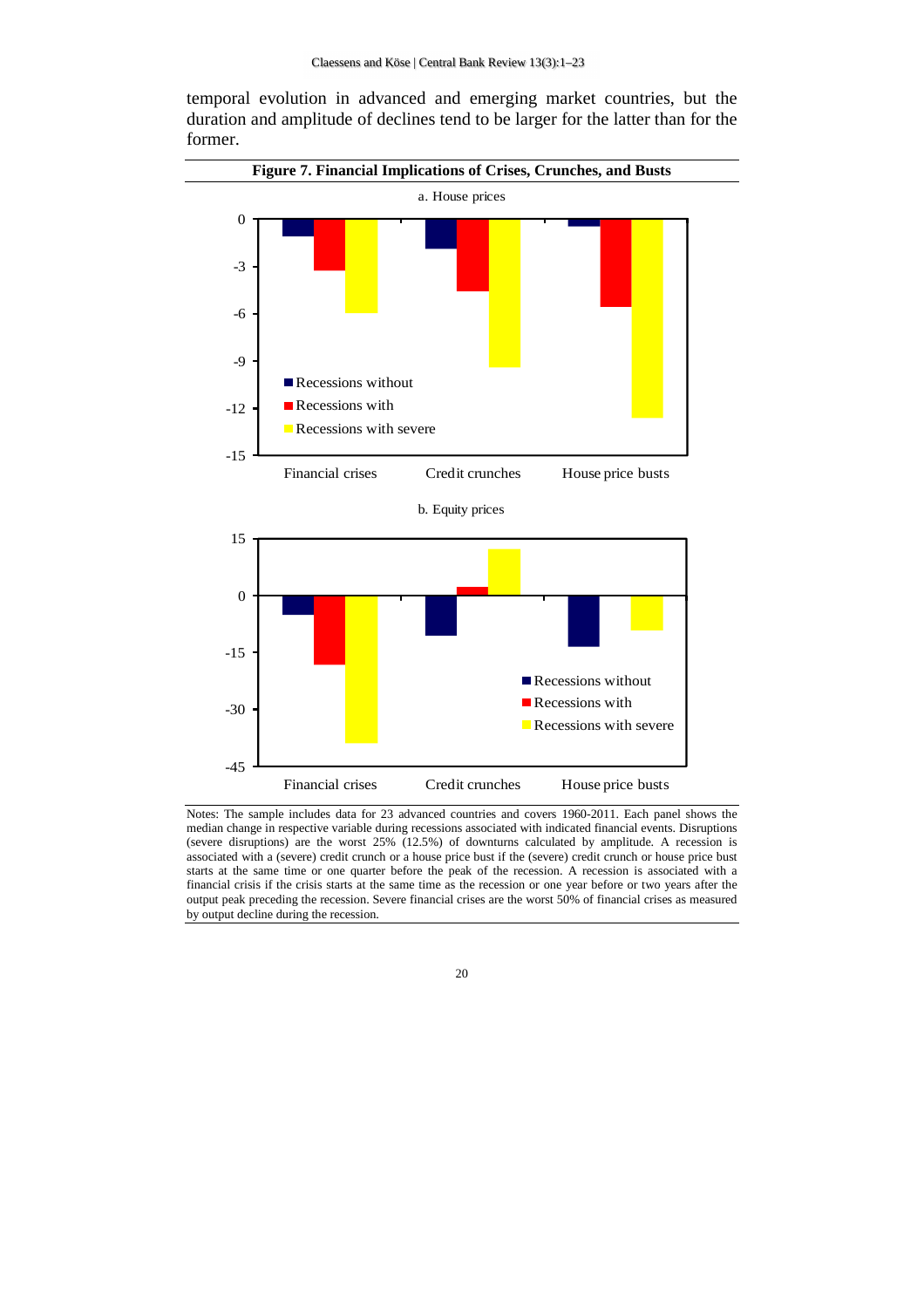#### **5. Conclusion**

This paper presents a brief survey of the literature on financial crises to answer three specific questions. First, what main factors explain financial crises? Although the literature has clarified some of these factors, it remains a challenge to definitively identify the causes of crises. Many theories have been developed about the underlying causes of crises. These theories have recognized the importance of booms in asset and credit markets that turned into busts as the driving forces behind most crisis episodes. Given their central roles, the paper briefly summarizes the theoretical and empirical literature analyzing developments in credit and asset markets around financial crises.

Second, what are the major types of crises? Although financial crises can take various shapes and forms, the literature has focused on four major types: currency crises, sudden stop (or capital account or balance of payments) crises, debt crises, and banking crises. Crises can be classified in other ways, too, but the types still often overlap. A number of banking crises, for example, are also sudden stop episodes and currency crises. The paper presents the frequency over time and across different groups of countries.

Third, what are the real sector and financial sector implications of crises? Large output losses are common to many crises, and other macroeconomic variables (consumption, investment, and industrial production) typically register significant declines. Financial variables like asset prices and credit usually follow qualitatively similar patterns across crises, albeit with variations in duration and severity. The paper summarizes the literature on the macroeconomic and financial implications of crises.

One of the main conclusions of the literature on financial crises is that it has been hard to beat the "this-time-is-different" syndrome. This syndrome, as aptly described by Reinhart and Rogoff (2009b, p.15), is the belief that *"financial crises are things that happen to other people in other countries at other times; crises do not happen to us, here and now. We are doing things better, we are smarter, we have learned from past mistakes".* Although often preceded by similar patterns, policymakers tend to ignore the warnings and argue that "the current boom, unlike the many booms that preceded catastrophic collapses in the past (even in our country) is built on sound fundamentals". Leading up to every crisis, claims are made that developments appear to be different from those before earlier episodes. Before the 2007–09 crisis, for example, the extensive diversification of risks and advanced institutional frameworks were used to justify the belief that "this time is different."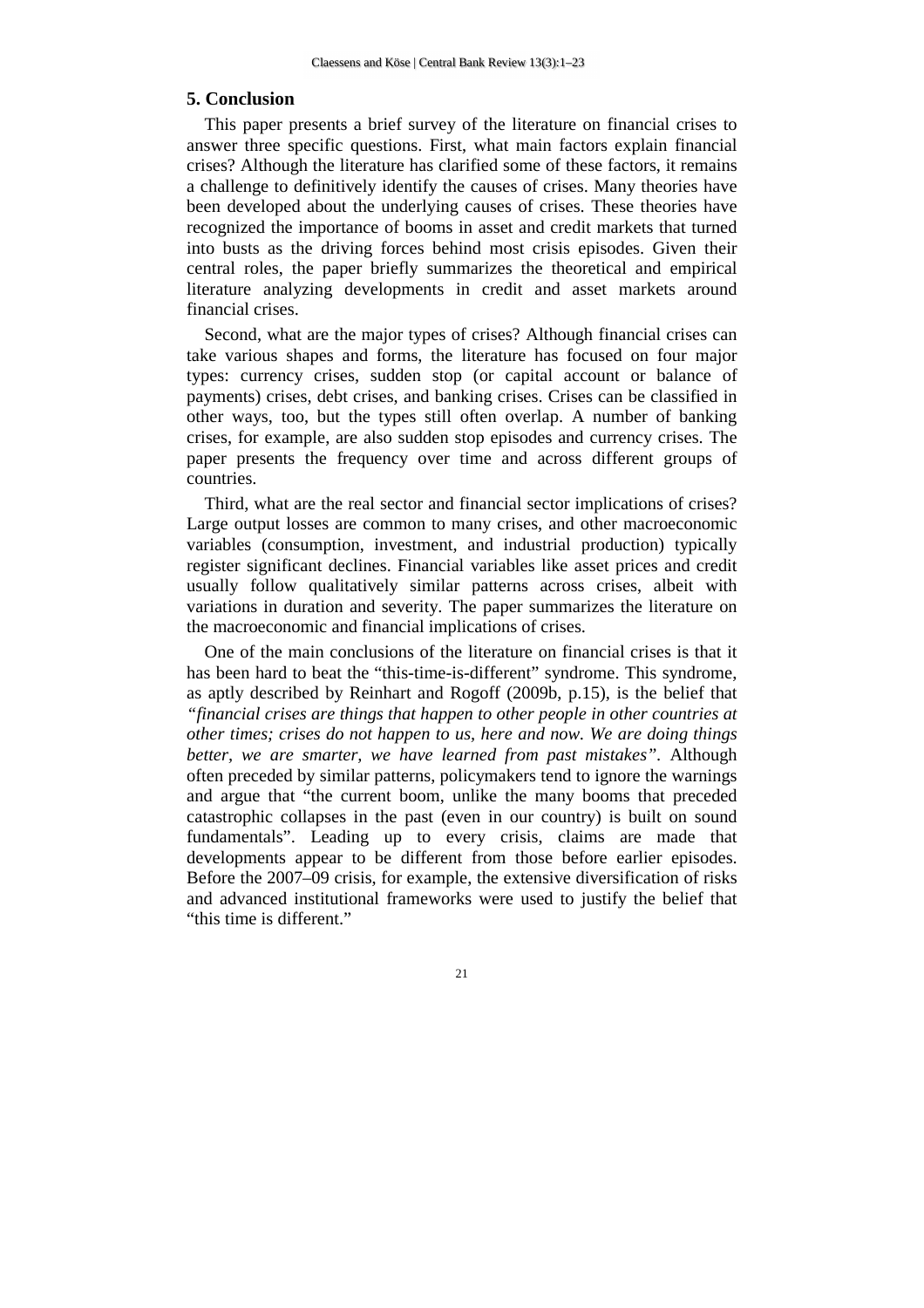There are many similarities in the run-ups to crises. In the 2007–09 crisis, increases in credit and asset prices were similar to those observed in earlier crises. Given these commonalities, it should be possible to prevent crises. Yet, that seems to have been an impossible task. This suggests that future research should be geared to beating the *"this-time-is-different"* syndrome. In addition, more intensive efforts are needed to collect the necessary data to guide both empirical and theoretical studies.<sup>7</sup>

#### **References**

 $\overline{a}$ 

- Bordo, M.D., B. Eichengreen, D. Klingebiel, and M.S. Martinez-Peria, 2001, "Is the Crisis Problem Growing More Severe?" *Economic Policy*, Vol. 16, pp. 51–82.
- Brunnermeier, M., 2001, *Asset Pricing under Asymmetric Information: Bubbles, Crashes, Technical Analysis and Herding,* Oxford, UK: Oxford University Press.
- Cardarelli, R., S. Elekdag, and M.A. Kose, 2010, "Capital Inflows: Macroeconomic Implications and Policy Responses," *Economic Systems*, Vol. 34, No. 4, pp. 333–56.
- Claessens, S., M.A. Kose, and M.E. Terrones, 2009, "What Happens during Recessions, Crunches and Busts?" *Economic Policy*, Vol. 60, pp. 653–700.
	- ———, 2010, "Financial Cycles: What? How? When?" in *NBER International Seminar in Macroeconomics 2010,* ed. by Richard Clarida and Francesco Giavazzi, Chicago, Illinois: University of Chicago Press.
- ———, 2012, "How Do Business and Financial Cycles Interact?" *Journal of International Economics*, Vol. 87, pp.178–90.
- Claessens, S., M. A. Kose, L. Laeven, and F. Valencia, 2013, *Financial Crises: Causes, Consequences, and Policy Responses*, IMF Publications, forthcoming.
- Claessens, S., and M. A. Kose, 2013, "Financial Crises: Explanations, Types, and Implications" in S. Claessens, M. A. Kose, L. Laeven, and F. Valencia, eds., *Financial Crises: Causes, Consequences, and Policy Responses*, forthcoming, IMF.
- Claessens, S., C. Pazarbasioglu, M. Dobler, F. Valencia, O. Nedelescu, and K. Seal, 2013 "Crisis Management and Resolution: Early Lessons from the Financial Crisis," in S. Claessens, M. A. Kose, L. Laeven, and F. Valencia, eds., *Financial Crises: Causes, Consequences, and Policy Responses*, forthcoming, IMF.
- Crowe, C., G. Dell'Ariccia, D. Igan, and P. Rabanal, 2013, "Policies for Macrofinancial Stability: Managing Real Estate Booms and Busts," in S. Claessens, M. A. Kose, L. Laeven, and F. Valencia, eds., *Financial Crises: Causes, Consequences, and Policy Responses*, forthcoming, IMF.
- Dell'Ariccia, G., D. Igan, L. Laeven, and H. Tong, 2013, "Policies for Macrofinancial Stability: Dealing with Credit Booms and Busts," in S. Claessens, M. A. Kose, L. Laeven, and F. Valencia, eds., *Financial Crises: Causes, Consequences, and Policy Responses*, forthcoming, IMF.
- Forbes, K. J., and F. E. Warnock, 2011, "Capital Flow Waves: Surges, Stops, Flight, and Retrenchment," NBER Working Papers, No.17351, National Bureau of Economic Research, Inc.
- Furceri, D., and A. Zdzienicka, 2012, "How Costly Are Debt Crises?" *Journal of International Money and Finance*, Vol. 31, No. 4, pp. 726–42.

<sup>7</sup> This is of course a very broad task requiring addressing of two major questions: How to prevent financial crises? How to mitigate their costs when they take place? We discuss in detail these questions and summarize future research directions in Claessens and Kose (2013).

<sup>22</sup>